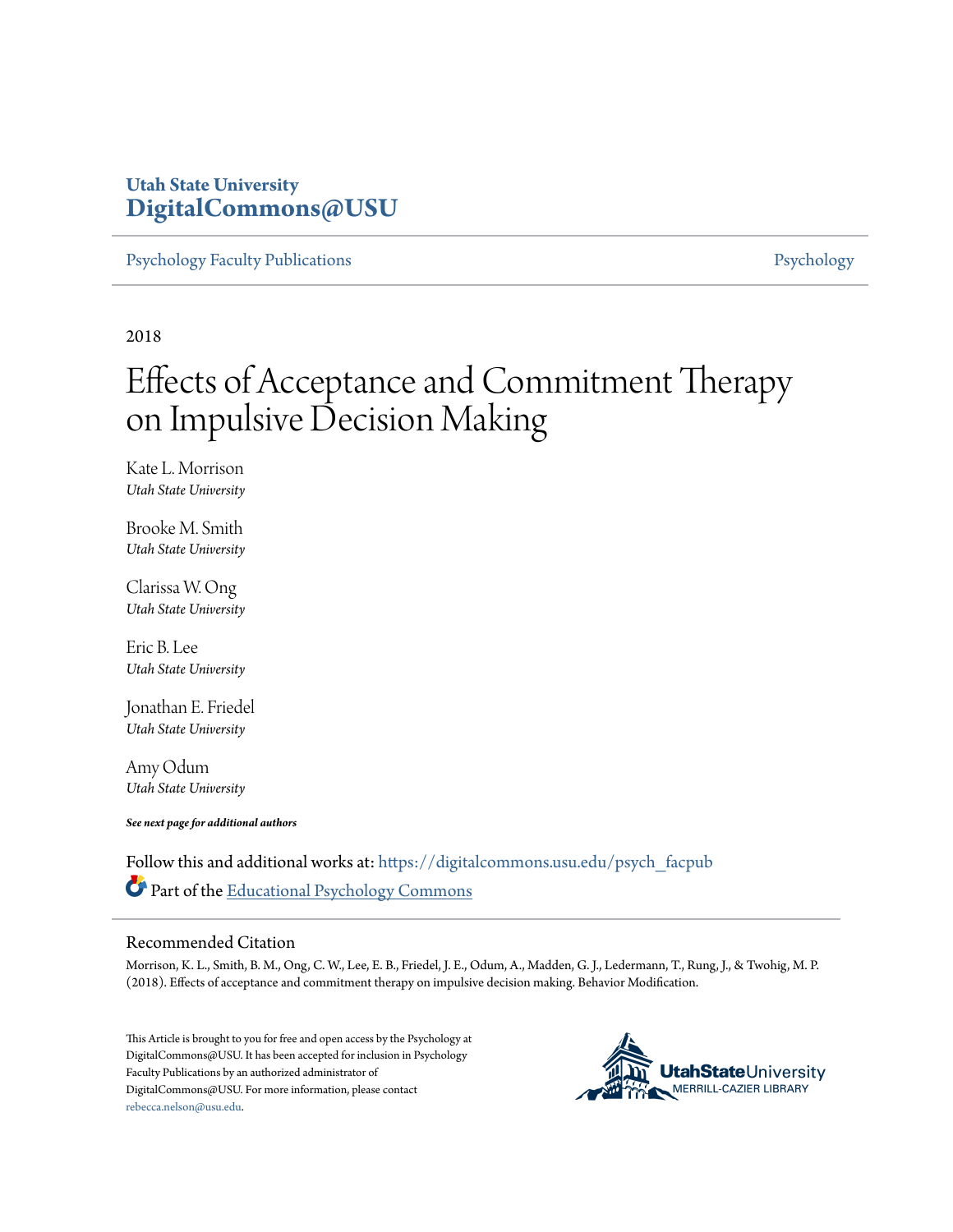#### **Authors**

Kate L. Morrison, Brooke M. Smith, Clarissa W. Ong, Eric B. Lee, Jonathan E. Friedel, Amy Odum, Gregory J. Madden, Thomas Ledermann, Jillian Rung, and Michael P. Twohig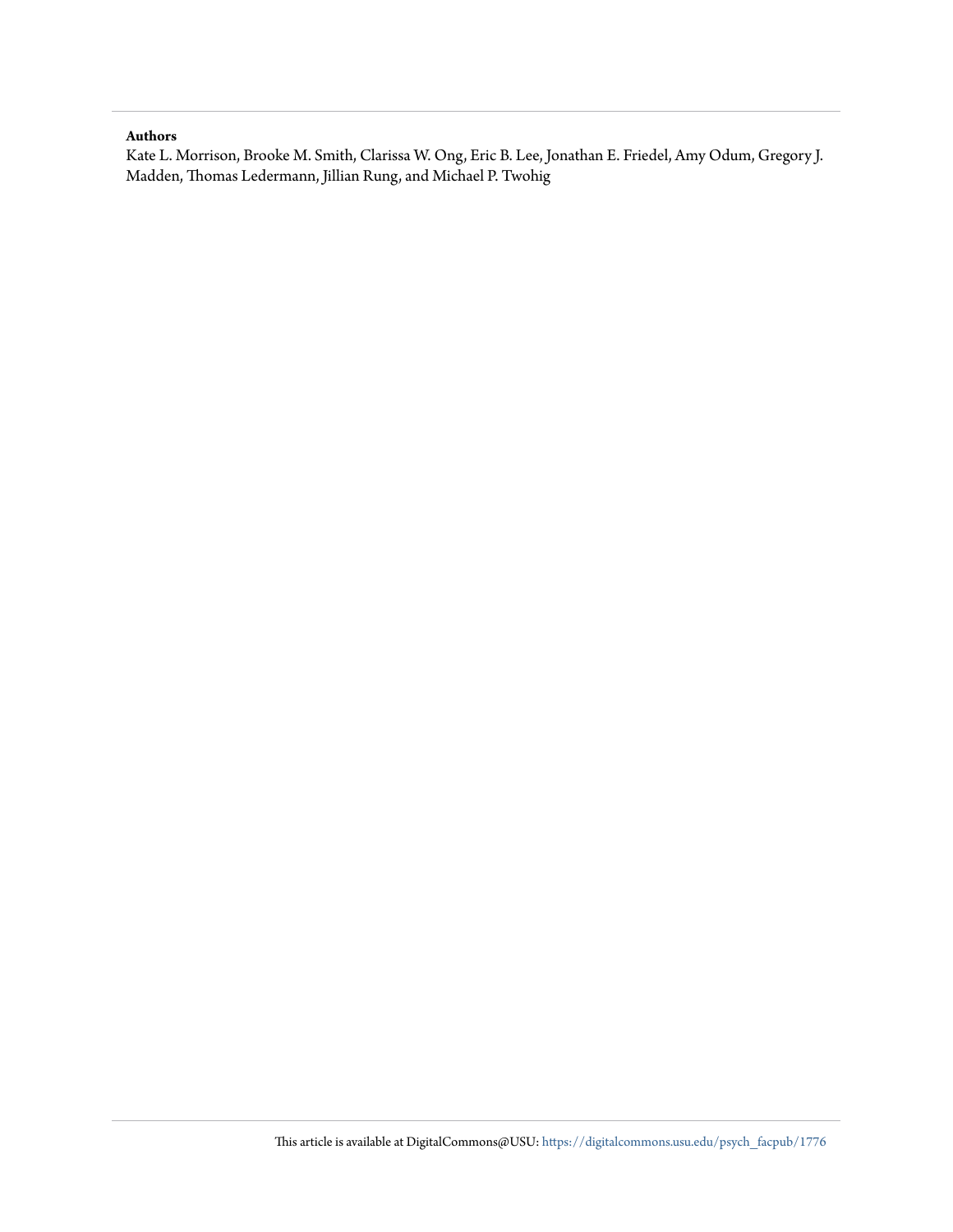## EFFECTS OF ACCEPTANCE AND COMMITMENT THERAPY ON IMPULSIVE

## DECISION MAKING

Kate L. Morrison, Ph.D. a,b Brooke M. Smith, M.S. <sup>a</sup> Clarissa W. Ong, B.A. <sup>a</sup> Eric B. Lee, M.S. <sup>a</sup> Jonathan E. Friedel, Ph.D. a,c Amy Odum, Ph.D. <sup>a</sup> Gregory J. Madden, Ph.D. <sup>a</sup> Thomas Ledermann, Ph.D. a,d Jillian Rung, Ph.D. <sup>a</sup> Michael P. Twohig, Ph.D. <sup>a</sup>

<sup>a</sup> Utah State University, Logan, UT <sup>b</sup> Utah Center for Evidence Based Treatment, Salt Lake City, UT <sup>c</sup> National Institute for Occupational Safety and Health <sup>d</sup> Florida State University, Tallahassee, FL

Author Note

Correspondence concerning this article should be addressed to Michael P. Twohig, Department

of Psychology, Utah State University, 2810 Old Main, Logan, UT 84321.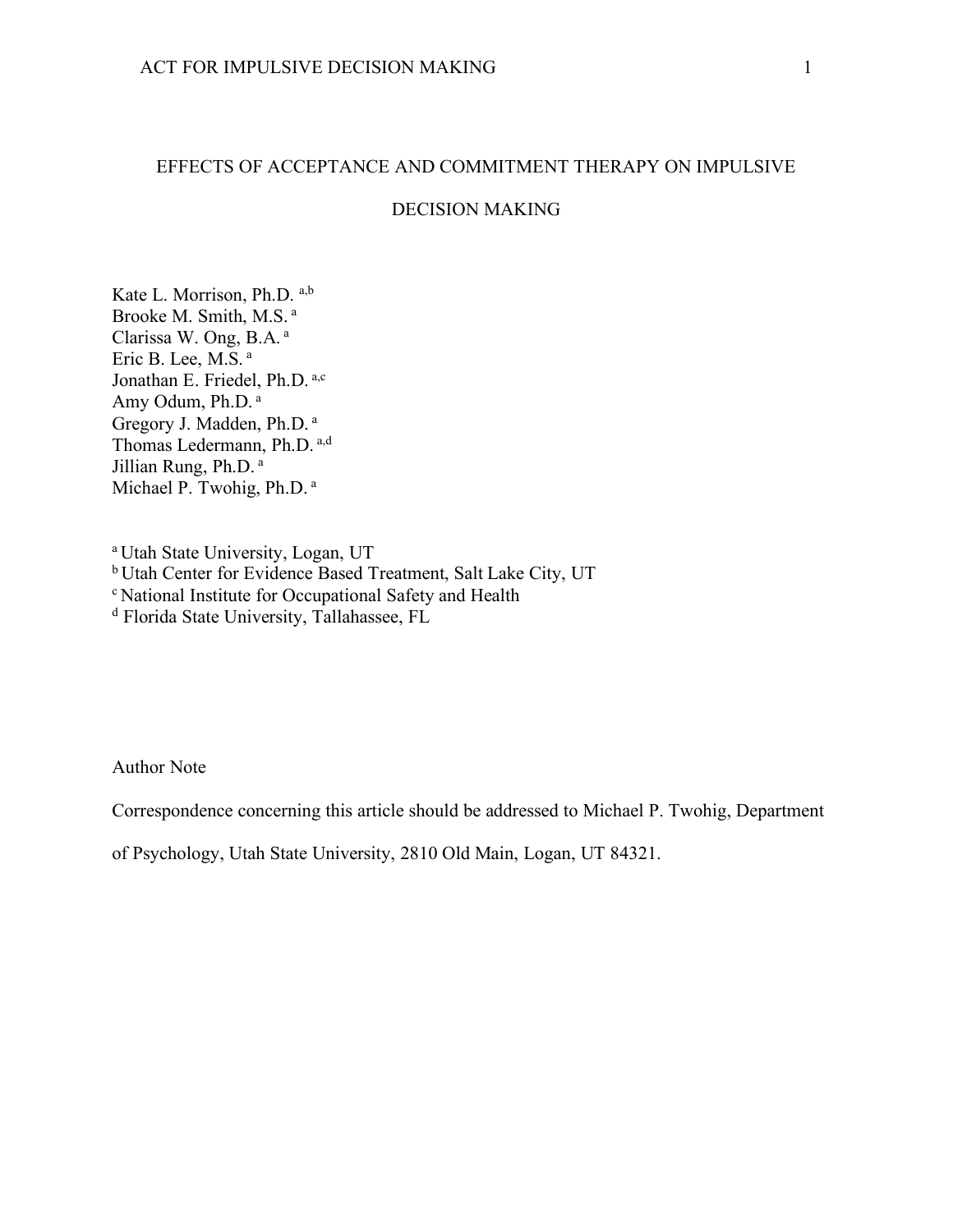## Abstract

This study examined the transdiagnostic effect of acceptance and commitment therapy (ACT) on impulsive decision making in a community sample. Forty adults were randomized to eight individual sessions of ACT or an inactive control. Participants completed pre-, mid-, and postassessments for psychological symptoms, overall behavior change, valued living, delay discounting, psychological flexibility, and distress tolerance. Data were analyzed with multilevel modeling of growth curves. Significant interaction effects of time and condition were observed for psychological flexibility, distress tolerance, psychological symptoms, and the obstruction subscale of valued living. No significant interaction effect was found for two delay discounting tasks nor the progress subscale of valued living. The ACT condition had a significantly larger reduction of problem behavior at post-assessment. The results support use of ACT as a transdiagnostic treatment for impulsive behaviors. The lack of change in delay discounting contrasts previous research.

*Keywords*: transdiagnostic, acceptance and commitment therapy, impulsivity, delay discounting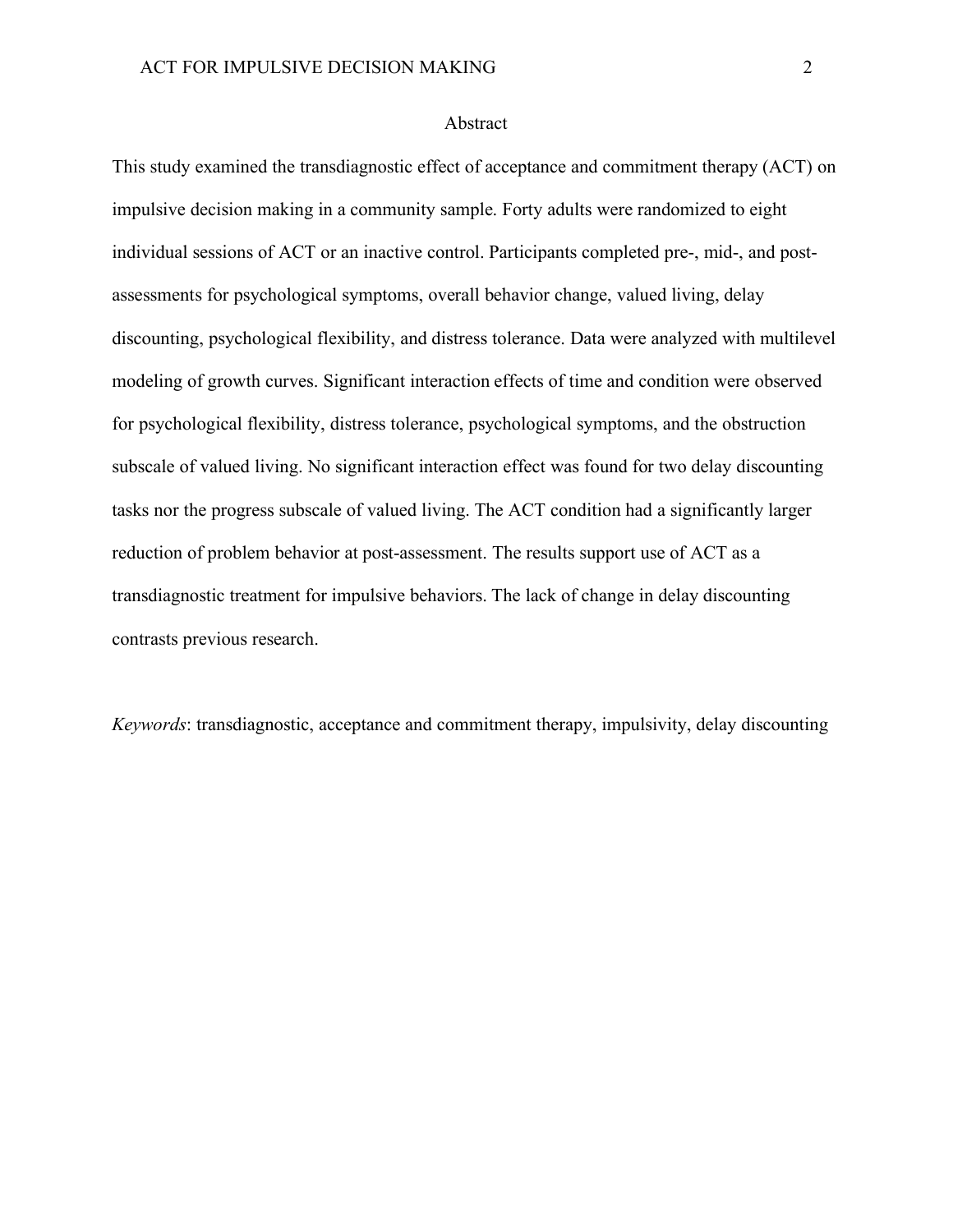Effects of Acceptance and Commitment Therapy on Impulsive Decision Making

The Diagnostic and Statistical Manual of Mental Disorders (DSM), the most widely used diagnostic system for mental health disorders in the United States (American Psychiatric Association, 2013), classifies presenting symptomology into categories. This categorical system has enabled communication between health professionals and facilitated exploration and understanding of symptom clusters. Yet, the high rate of comorbid diagnoses (Kessler, Chiu, Demler, & Walters, 2005; Kessler, Petukhova, Sampson, Zaslavsky, & Wittchen, 2012) suggests the existence of underlying "core processes" that are not captured in the categorical approach (Krueger, 2002). Interventions targeting only one disorder often have a beneficial effect on cooccurring disorders, indicating that shared underlying core processes are being altered (e.g., Borkovec, Abel, & Newman, 1995; Tsao, Mystkowski, Zucker, & Craske, 2005). Moreover, disorder-specific interventions can be inefficient in terms of dissemination and implementation when clinicians need to be well-versed in multiple interventions to treat clients presenting with a range of disorders (Craske, 2012). In light of these issues, a recent shift in mental health research and services has occurred. Transdiagnostic treatments that target topographically different, but functionally similar, behaviors have accumulated.

A transdiagnostic approach to psychopathology addresses many of the disadvantages of the categorical approach. It seeks to identify shared underlying processes across multiple disorders and problematic behaviors (Nolen-Hoeksema & Watkins, 2011), which may increase efficiency in assessment and treatment. For example, if a single treatment package can positively influence a core process that underlies several different dysfunctional behaviors, this could reduce the number of treatments needed. Likewise, assessments could be restructured to assess for common core processes that increase the risk of dysfunctional behaviors. This can inform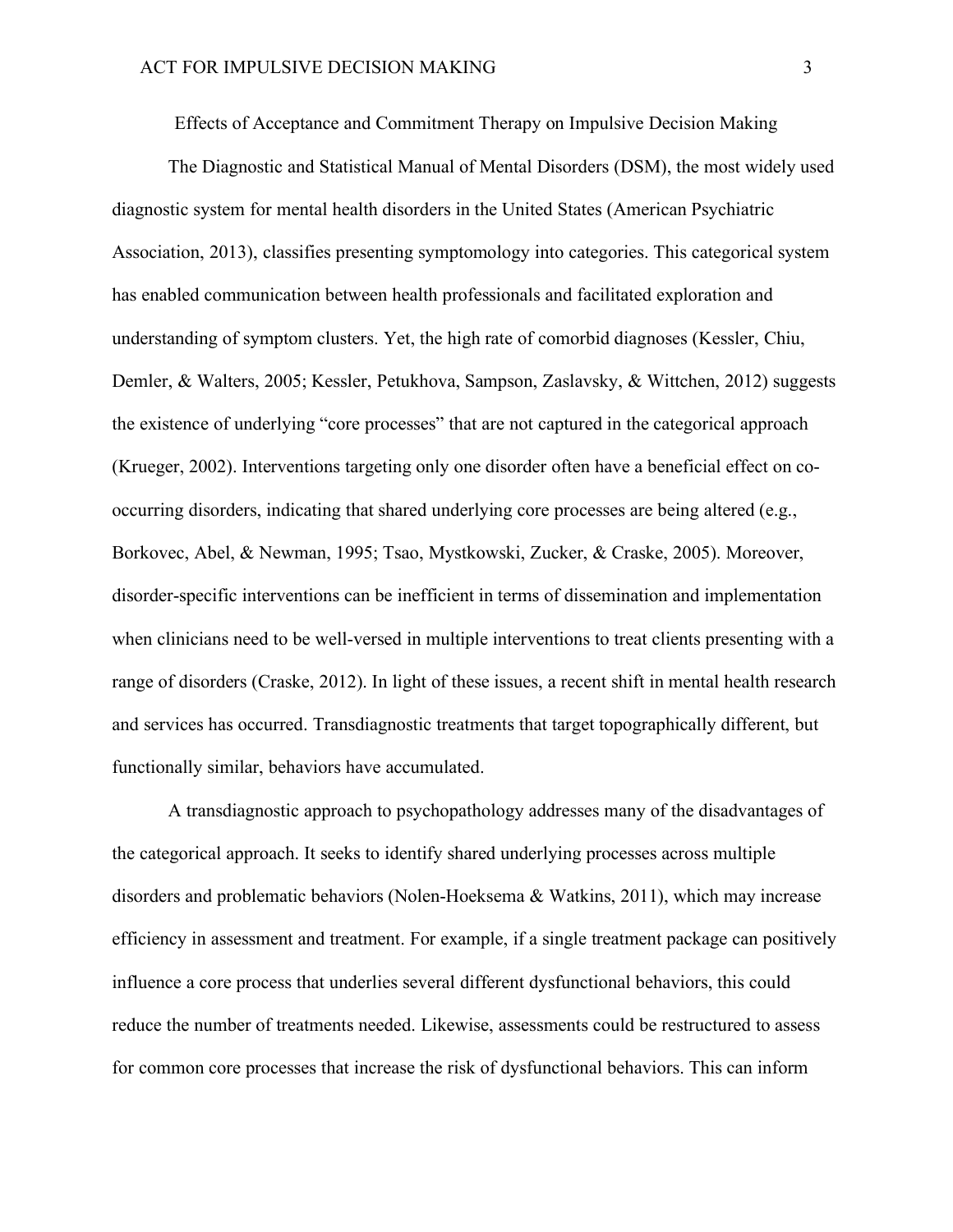treatment providers of the best and most parsimonious course of action, alleviating treatment burden for clients.

Accumulating evidence on the efficacy of transdiagnostic therapeutic approaches suggest that they are at least as efficacious as established diagnosis-specific interventions, such as cognitive behavioral therapy (CBT) for anxiety disorders (Fairburn et al., 2015; Newby, McKinnon, Kuyken, Gilbody, & Dalgleish, 2015; Norton & Barrera, 2012; Pearl & Norton, 2017). Furthermore, transdiagnostic CBT has been found to decrease the rate of clinically significant comorbid diagnoses at posttreatment (66.7% of treatment completers no longer met criteria) to a greater extent than diagnosis-specific CBT used in prior studies (approximately 48.5% of completers; Norton et al., 2013). This suggests that multiple outcome variables can be and are simultaneously modified by transdiagnostic protocols. Additionally, a transdiagnostic psychotherapy has been tested among veterans with affective disorders, providing preliminary supporting evidence for ease of dissemination and implementation (Gros, Szafranski, & Shead, 2017).

Several core processes underlying psychological disorders have been explored in the transdiagnostic literature, including distress tolerance, intolerance of uncertainty, and negativity bias (e.g., Aldao & Nolen-Hoeksema, 2010; Bernstein, Marshall, & Zvolensky, 2011; Mahoney & McEvoy, 2012; Rozin & Royzman, 2001). One process that has been examined in neuroscience and behavioral economics—with nonhuman and human subjects—is delay discounting. Delay discounting describes the devaluation of outcomes when they are delayed. Steeply discounting the value of a larger-later reward often underlies preference for a smallersooner reward (Ainslie, 1975), a pattern of choice constituting one of the many facets of impulsivity (Monterosso & Ainslie, 1999).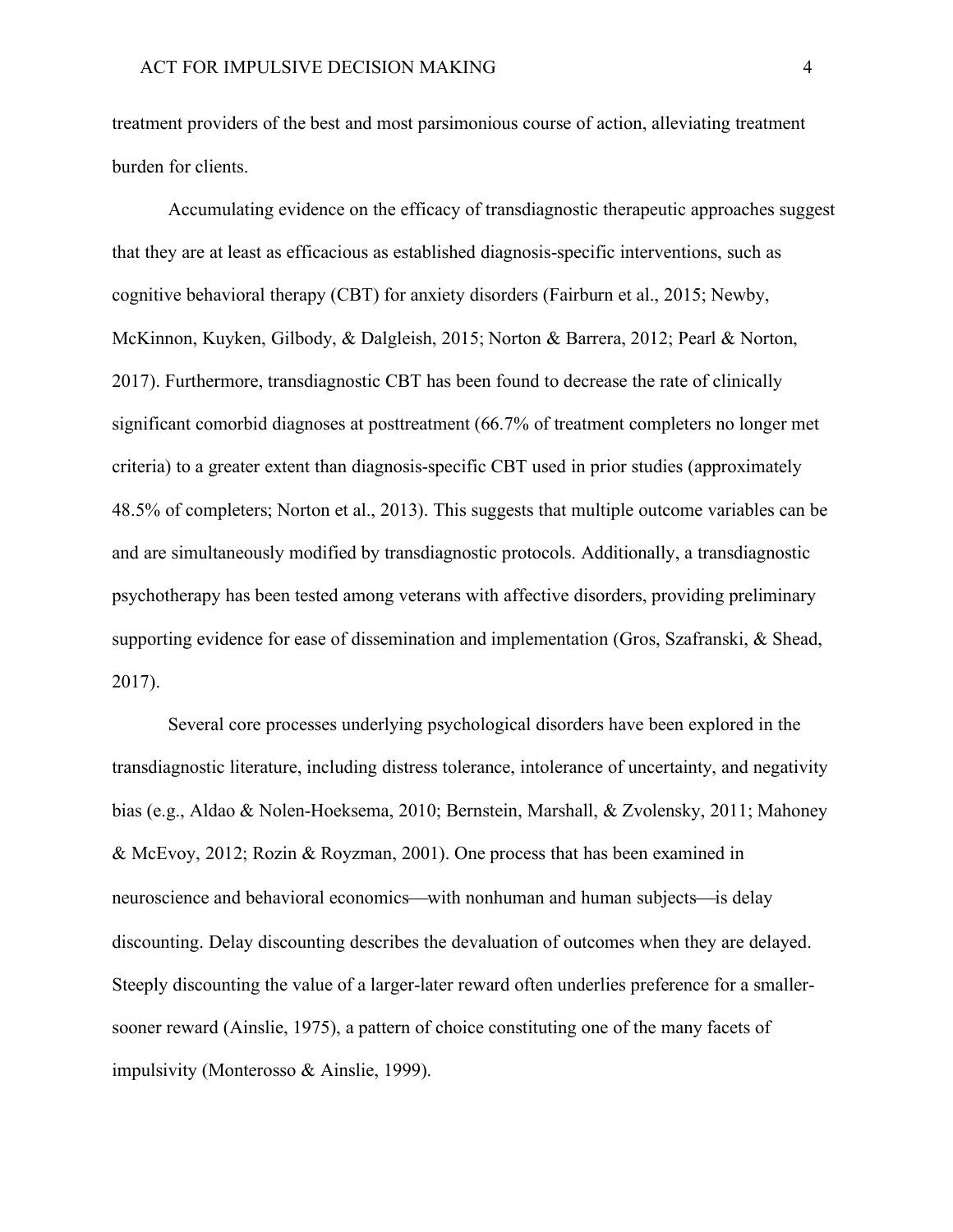The degree to which delayed rewards are discounted is correlated with various forms of dysfunctional behavior. For example, a large number of studies reveal steep delay discounting is related to addictive behaviors (e.g., alcohol, tobacco, opiates, stimulants, pathological gambling; MacKillop et al., 2011), obesity (Amlung, Petker, Jackson, Balodis, & MacKillop, 2016), pathological video gaming (Irvine et al., 2013), and problematic pornography viewing (Lawyer, 2008). Given these robust relations between steep delay discounting and behavioral dysfunction, reducing delay discounting may impact these behaviors (Koffarnus, Jarmolowicz, Mueller, & Bickel, 2013).

The literature evaluating clinical efforts to reduce delay discounting is limited mostly to the area of substance-abuse treatment. Some studies have reported positive outcomes using some combination of contingency management, counseling, and shaping of positive behaviors (Landes, Christensen, & Bickel, 2012), whereas other studies have reported mixed or null effects of these manipulations (e.g., Weidberg, Landes, Garcia-Rodriguez, Yoon, & Secades-Villa, 2015). Other approaches to substance-abuse treatment have not produced clear reductions in delay discounting (Secades-Villa, Weidberg, García-Rodríguez, Fernández-Hermida, & Yoon, 2014). Together, these studies suggest that delay discounting can be reduced in a clinical setting, but no method has emerged as reliably effective.

Acceptance and commitment therapy (ACT; Steven C. Hayes, Luoma, Bond, Masuda, & Lillis, 2006) is a psychotherapeutic intervention that has traditionally been seen as a transdiagnostic treatment because of its primary focus on altering function—rather than content or topography—of behaviors. The goal of ACT is to increase situationally appropriate decision making through decreasing the impact of internal events that occur in the short-term and increasing the impact of external future rewards. Successful implementation of ACT results in a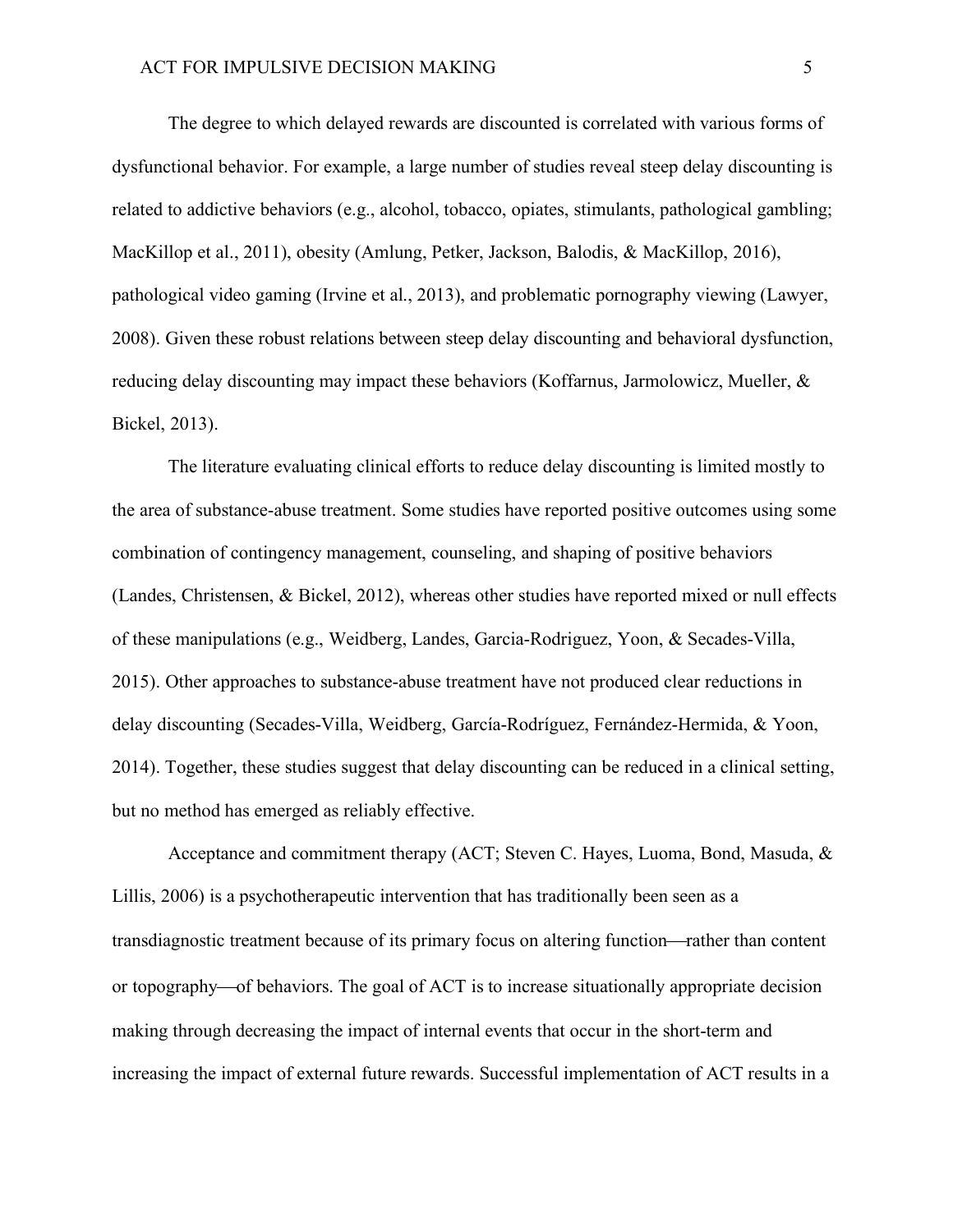shift from engaging in behaviors for immediate gratification to behaviors that serve the purpose of maintaining meaningful long-term outcomes.

The process that is theorized to underlie this shift is referred to as psychological flexibility (Steven C. Hayes et al., 2006). The opposing process, psychological *in*flexibility, is characterized by persistent attempts to avoid or alter unwanted internal experiences, which result in behaviors that are incongruent with a meaningful life (Steven C. Hayes et al., 2006). Psychological inflexibility occurs across problematic behaviors and is proposed to occur, to varying degrees, in all verbal humans (Steven C. Hayes et al., 2004). Two similar constructs that describe the inability to remain in contact with distressing stimuli, distress intolerance and experiential avoidance, may be present in those with higher delay discounting rates and there is some empirical support for this. Undergraduates with higher levels of experiential avoidance more often chose to receive three electric shocks after a delay than one shock immediately  $(U =$ 64.50,  $z = 2.16$ ,  $p = .03$ ; Salters-Pedneault & Diller, 2013). Also, higher rates of distress tolerance were significantly related to lower levels of delay discounting in African American (*r* = -.315, *p* < .05) and European American (*r* = -.442, *p* < .05) alcohol using undergraduates (Dennhardt & Murphy, 2011); the latter finding has been replicated and extended to show that the relation between distress tolerance and discounting is specific to those evidencing problematic levels of alcohol use (Rung, Johnson, & Madden, 2018).

Although little research has been conducted on the relations between psychological flexibility, distress tolerance, experiential avoidance, and delay discounting, ACT has been successful at reducing dysfunctional behaviors that are related to delay discounting (e.g., Crosby & Twohig, 2016; Hernández-López, Luciano, Bricker, Roales-Nieto, & Montesinos, 2009; Nastally & Dixon, 2012; Niemeier, Leahey, Reed, Brown, & Wing, 2012). It is hypothesized that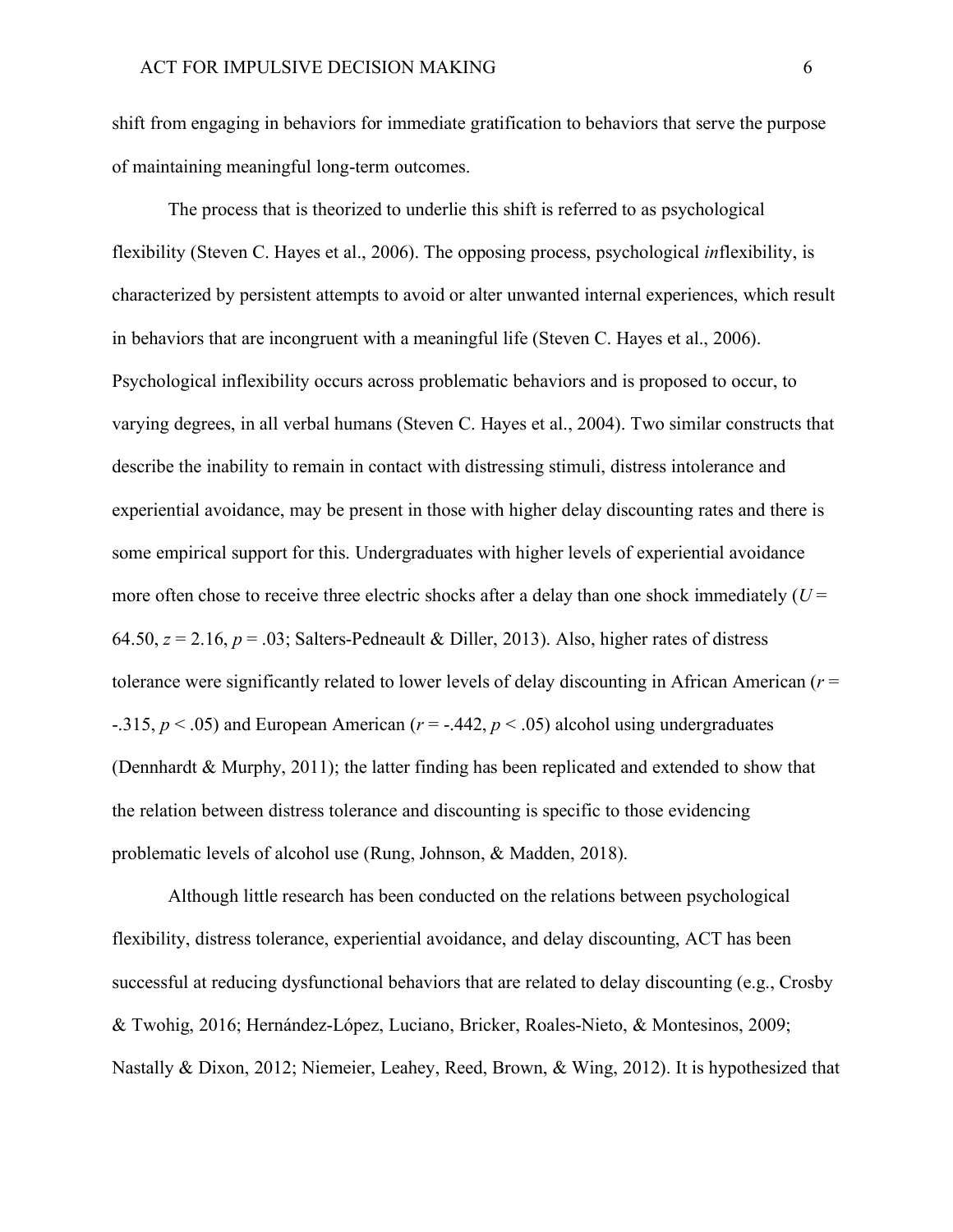an open, welcoming, nonattached stance toward internal experiences results in decision making in favor of the highest overall reward amount (larger delayed rewards). This hypothesis was tested in a pilot study where delay discounting rates were reduced  $(d = 0.57)$  by a brief training based on ACT principles in a college sample with mild psychopathology (Morrison, Madden, Odum, Friedel, & Twohig, 2014). The current study expanded on those findings by using a full course of ACT to change delay discounting rates in treatment-seeking individuals with more severe psychopathology. We predicted that ACT would a) reduce problematic target behaviors in comparison to the inactive control condition, b) increase psychological flexibility, distress tolerance, overall well-being, and valued-living, and c) decrease delay discounting rates.

#### **Method**

This study was approved by the Utah State University Institutional Review Board. Treatment effect was determined through a randomized controlled trial with an inactive control comparison condition. Participants were screened over the phone and invited for in-person preassessment (Time 1) if initial criteria were met. Those that met eligibility criteria at Time 1 were randomly assigned to the ACT or control condition using block randomization (blocks  $= 10$ ). Eligibility criteria included: a) 18 years of age or older, b) ability to read and communicate in English, c) interested in treatment to modify a specific behavior, d) area under the curve (AUC) value of 0.5 or less on the Delay Discounting Task (DDT), e) Outcome Questionnaire-45.2 total score of 54 or higher, f) stability on any psychotropic medications for 30 days or more, and g) not actively receiving psychotherapy or have not received psychotherapy within the past 30 days (excluding support groups). Recruitment occurred through the local university, health/mental health clinics, and community via online postings, flyers in clinics and public message boards,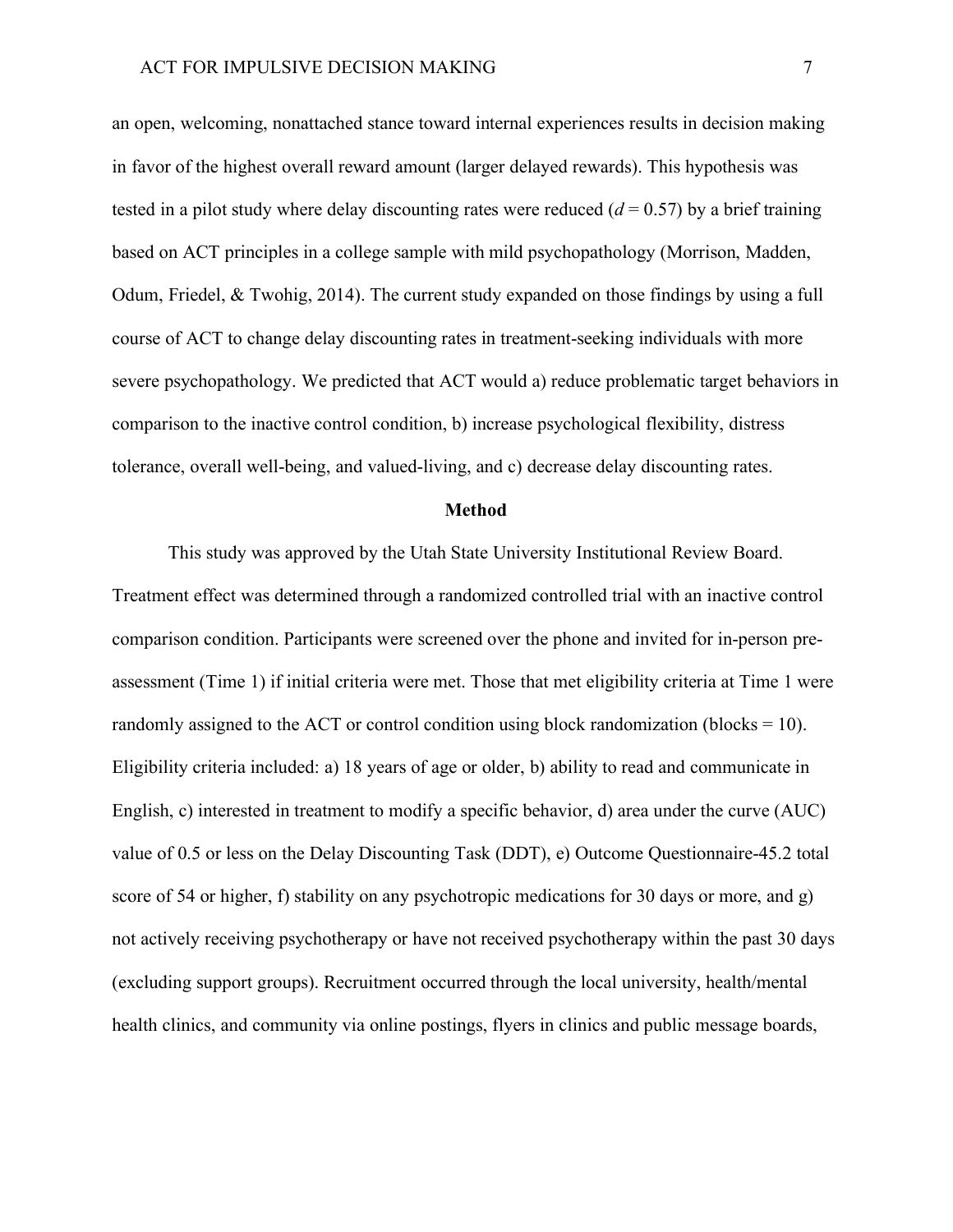contacting local mental health providers, and in-person recruitment in classes at the local university. All participants were self-referred.

Assessments occurred at intake, between sessions 4 and 5 (Time 2), and one week after session 8 (Time 3). Those in the inactive control did not receive an intervention and were instructed not to begin or change psychotropic medications or doses and not to begin psychotherapy during the course of the study. At Time 3, all participants denied beginning or changing any psychotropic medication(s) or participating in therapy outside of the study during their participation. Research participation credit was given for university students based on the course in which they were enrolled, and all participants received \$10 per assessment completed (up to \$30 per participant).

The ACT intervention was eight 50-minute weekly individual sessions consisting of exercises and discussions to a) assist in noticing the detrimental effects of attempts to control thoughts, emotions, and urges, b) aid in noticing that controlling thoughts, emotions, and urges only work in the short-term, c) teach willingness to experience distress, d) increase the distinction between internal experiences and behaviors, e) increase awareness of values, and f) increase engagement in values-consistent behavior. Two advanced graduate student therapists provided the ACT intervention under the supervision of a licensed psychologist. Both therapists and their supervisor had substantial experience in applied behavior analysis and ACT.

The following assessments were completed at each assessment (with the exception of the CSQ-8 which was only completed by the ACT condition participants at Time 3).

**Problem Behavior Severity Questionnaire.** This brief self-report questionnaire was face valid and assessed the average frequency ("On average, how often does this behavior occur (please provide a number of times per hour, day, week, or month)?"), duration ("On average,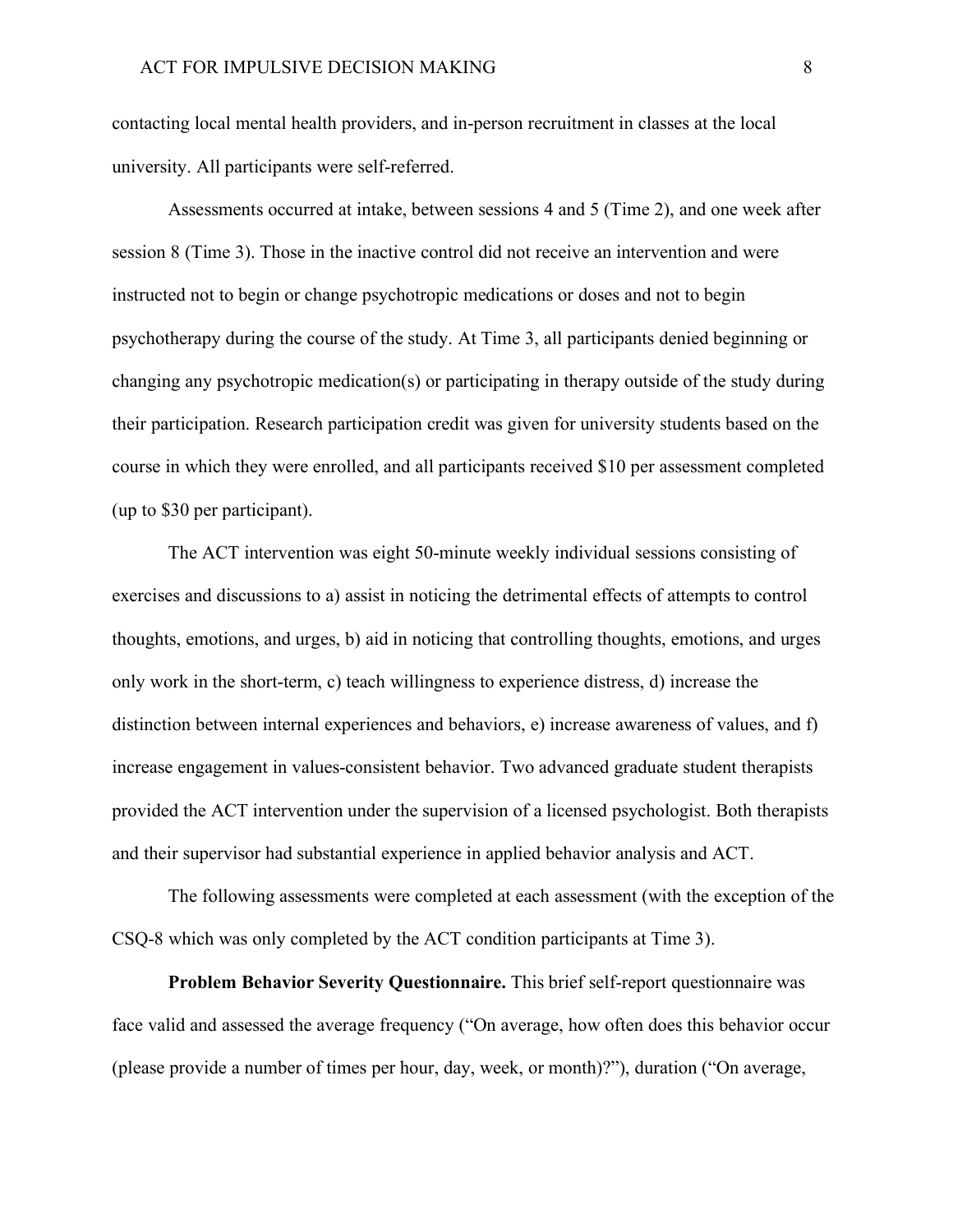how much time do you spend on this behavior (please provide a number of minutes/hours per day, week, or month)?)", and perceived impact ("On average, how you rate the impact of this behavior on your life?") of the target behaviors at the time of assessment. The latter item was rated on a seven-point Likert scale from 1 (not at problem at all) to 7 (extreme problem). The frequency and duration were reported retrospectively.

**Delay Discounting Task (Rachlin, Raineri, & Cross, 1991; Yi et al., 2008).** This measures the rate at which the value of a perceived reward decreases as the delay to receive the reward increases. This task was completed via E-Prime software (Psychology Software Tools, 2012) with set hypothetical choices of smaller amounts of money available immediately and larger amounts of money available after a specified delay. While the larger later reward stayed at \$1000, the monetary value of the smaller outcome gradually declined for each delay. The specified delays were 1 week, 2 weeks, 1 month, 6 months, 1 year, 5 years, and 25 years. The specified monetary amounts were \$1000, \$990, \$960, \$920, \$850, \$800, \$750, \$700, \$650, \$600, \$550, \$500, \$450, \$400, \$350, \$300, \$250, \$200, \$150, \$100, \$80, \$60, \$40, \$20, \$10, \$5, and \$1. Participants were instructed to make decisions as if they were actually receiving the money. Using hypothetical monetary values in delay discounting tasks produces results similar to real monetary rewards (M. W. Johnson & Bickel, 2002; Lagorio & Madden, 2005) and test-retest reliability is strong across various time points (Matusiewicz, Carter, Landes, & Yi, 2013; Weafer, Baggott, & de Wit, 2013).

**Opportunity Cost Delay Discounting Tasks (P. S. Johnson, Herrmann, & Johnson, 2015).** In the aforementioned delay discounting task, the conditions during the delay are not specified. Depending on the perception of what occurs during that delay (e.g., earn large sums of money, start a new job), responses may differ. To control for this potential variation, two tasks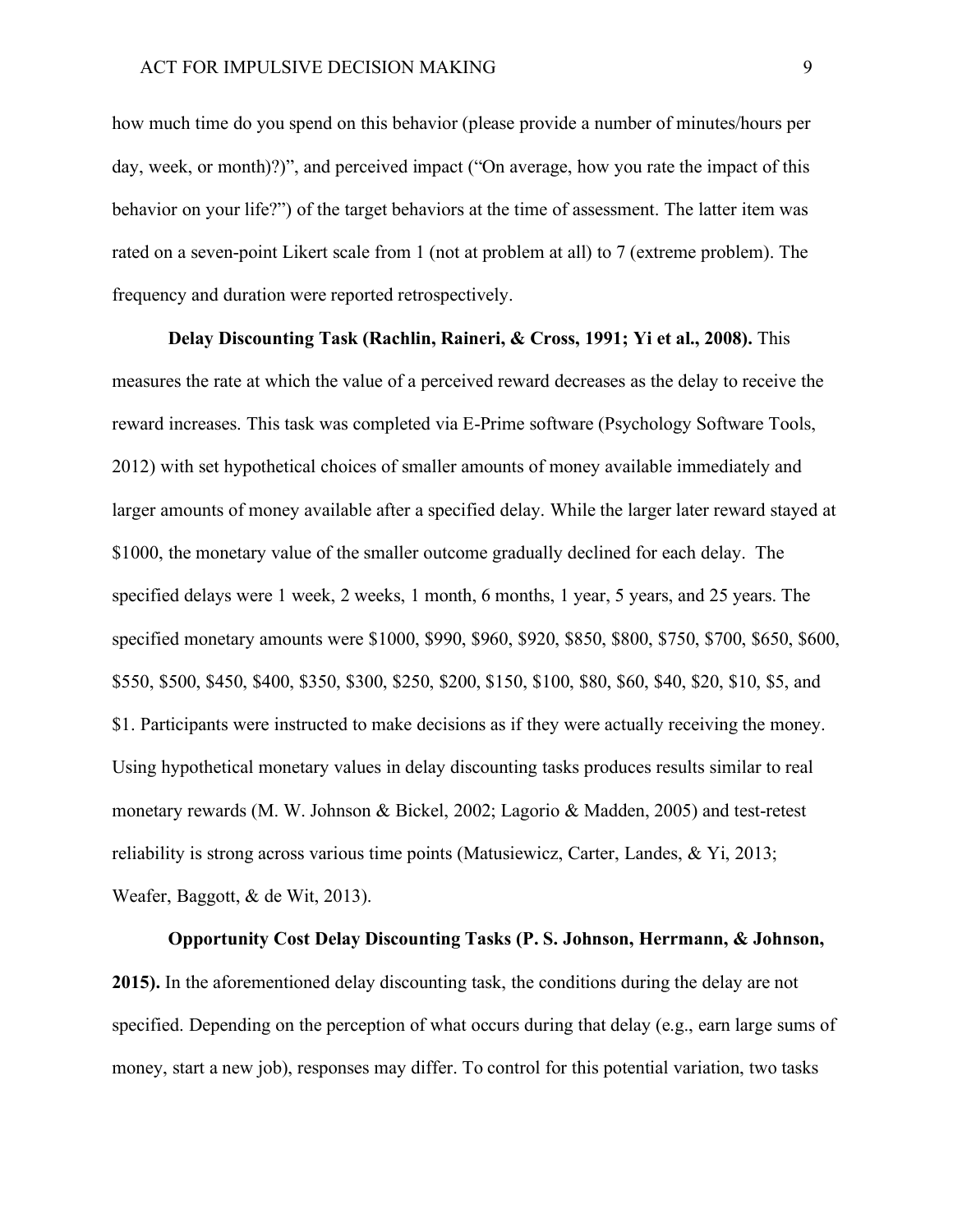were given that were explicit about the hypothetical context of the delay. Participants completed the Delay Discounting Task-Free condition (DDT-Free; allowed the participant to "leave the room and go about life as normal" while waiting for the delayed reward), followed by the Delay Discounting Task-Wait condition (DDT-Wait; required the participant to stay in the assessment room alone without access to the computer, could not sleep, and only allowed to leave to use the bathroom and mealtimes while waiting for the delayed reward). Instructions were modified based on the initial tasks researched by P. S. Johnson et al. (2015). Each condition included three questions about the instructions and a practice question and participants could only proceed after displaying understanding. The specified delays were 5 minutes, 10 minutes, 30 minutes, 1 hour, 3 hours, 6 hours, 12 hours, and 24 hours. Using a slider bar (\$0-\$100), participants selected an immediate monetary value that felt "just as good" as receiving \$100 at each delay.

**Outcome Questionnaire-45.2 (OQ-45.2; Lambert et al., 1996).** This 45-item selfreport measure was used to assess levels of common psychological symptoms (overall wellbeing) and to determine a change in symptoms during treatment. The cutoff for clinically significant levels of symptoms is 63 and a change of 14 points or more indicates clinically significant change in symptoms (Kim, Beretvas, & Sherry, 2010). Higher scores indicate a higher frequency of psychological symptoms and lower well-being. The OQ-45.2 total score has good internal consistency ( $\alpha$  = .93) and test-retest reliability ( $r$  = .84; Lambert et al., 1996).

**Acceptance and Action Questionnaire-II (AAQ-II; Bond et al., 2011).** This is a 7-item self-report measure of psychological inflexibility. Higher scores indicate greater psychological inflexibility. While there is no established cutoff for the AAQ-II, scores that fall above a range of 24-28 are associated with higher levels of psychological distress (Bond et al., 2011). It has good test-retest reliability ( $r = 0.81$  at 3 months,  $r = 0.79$  at 1 year; Bond et al., 2011).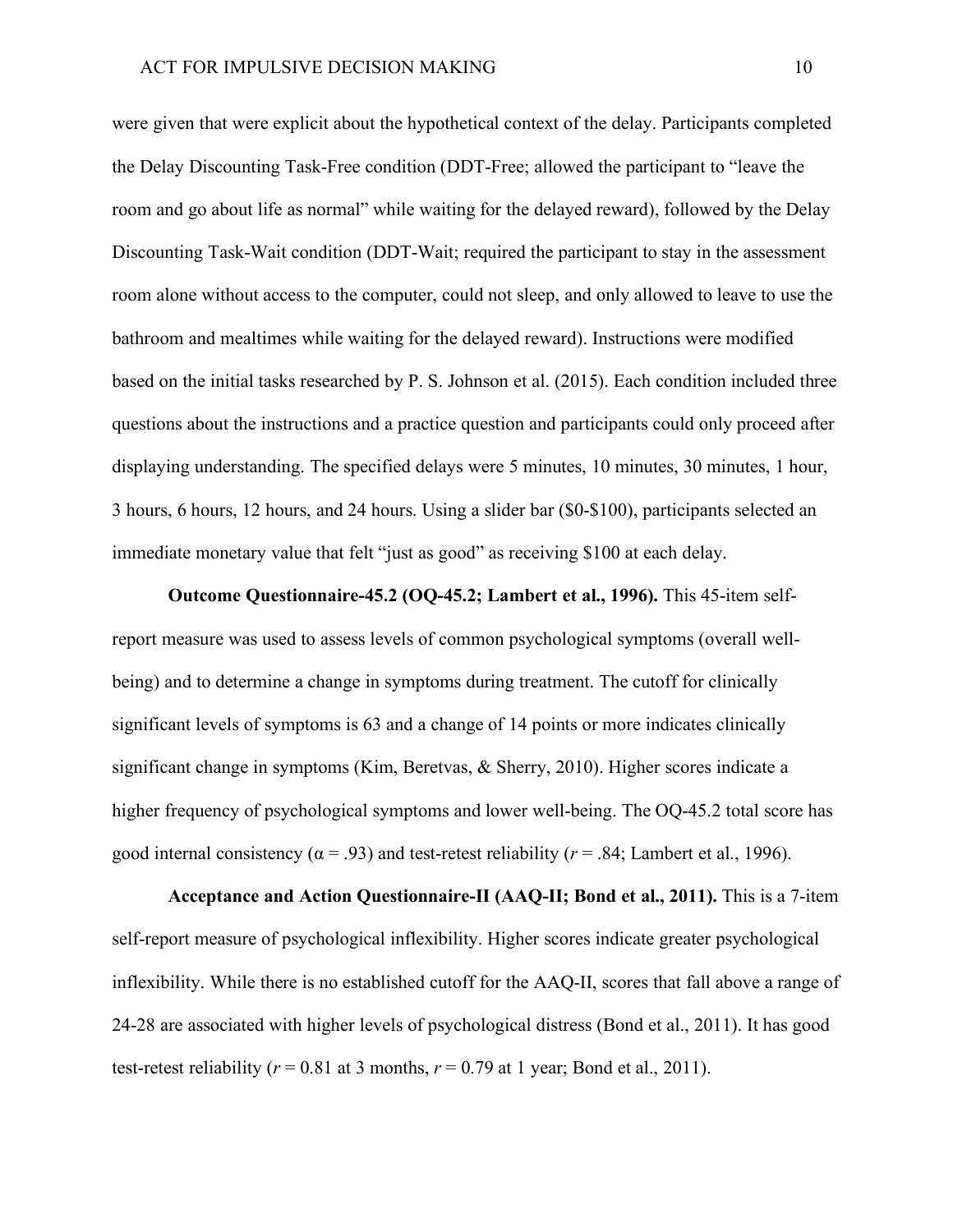## **Distress Tolerance Scale (DTS; Simons & Gaher, 2005).** This 15-item self-report measure captures beliefs about feeling distressed. Test-retest reliability is good at 6 months (*r* = 0.61; Simons & Gaher, 2005). Higher scores indicate higher distress tolerance**.**

## **Client Satisfaction Questionnaire (CSQ-8; Attkisson & Zwick, 1982; Larsen, Attkisson, Hargreaves, & Nguyen, 1979).** This is an 8-item self-report measure of satisfaction with the treatment provided. Higher scores indicate higher satisfaction with treatment. It has strong internal consistency ( $\alpha$  = 0.93; Attkisson & Zwick, 1982) and is positively correlated with session attendance (*r* = 0.56; Attkisson & Zwick, 1982).

**Valuing Questionnaire (VQ; Smout, Davies, Burns, & Christie, 2014).** This 10-item self-report questionnaire assesses engagement in values during the previous week. There are two factors within the measure that are reported separately: progress and obstruction. The progress subscale (VQ-P; 5-items) measures awareness of and action toward values (higher scores indicate living a more valued life). The obstruction subscale (VQ-O; 5-items) measures the obstacles that interfere with valued living (lower scores indicate living a more valued life). An error occurred when entering the VQ into the survey software and the range of potential responses was limited from one to six when, in actuality, the measure offers the range of zero to six. The restricted values should be considered if comparing this VQ data to other samples.

## **Statistical Analyses**

All non-DDT data were collected online using Qualtrics survey software (Qualtrics, 2005). Data were analyzed using SPSS statistical software (version 21; IBM Corp., 2012).

**Delay discounting tasks.** The delay discounting data were assessed for systematic responding using the criteria set forth by M. W. Johnson and Bickel (2008). Data are considered to be systematic if neither of the following criteria are met: a) "if any indifference point (starting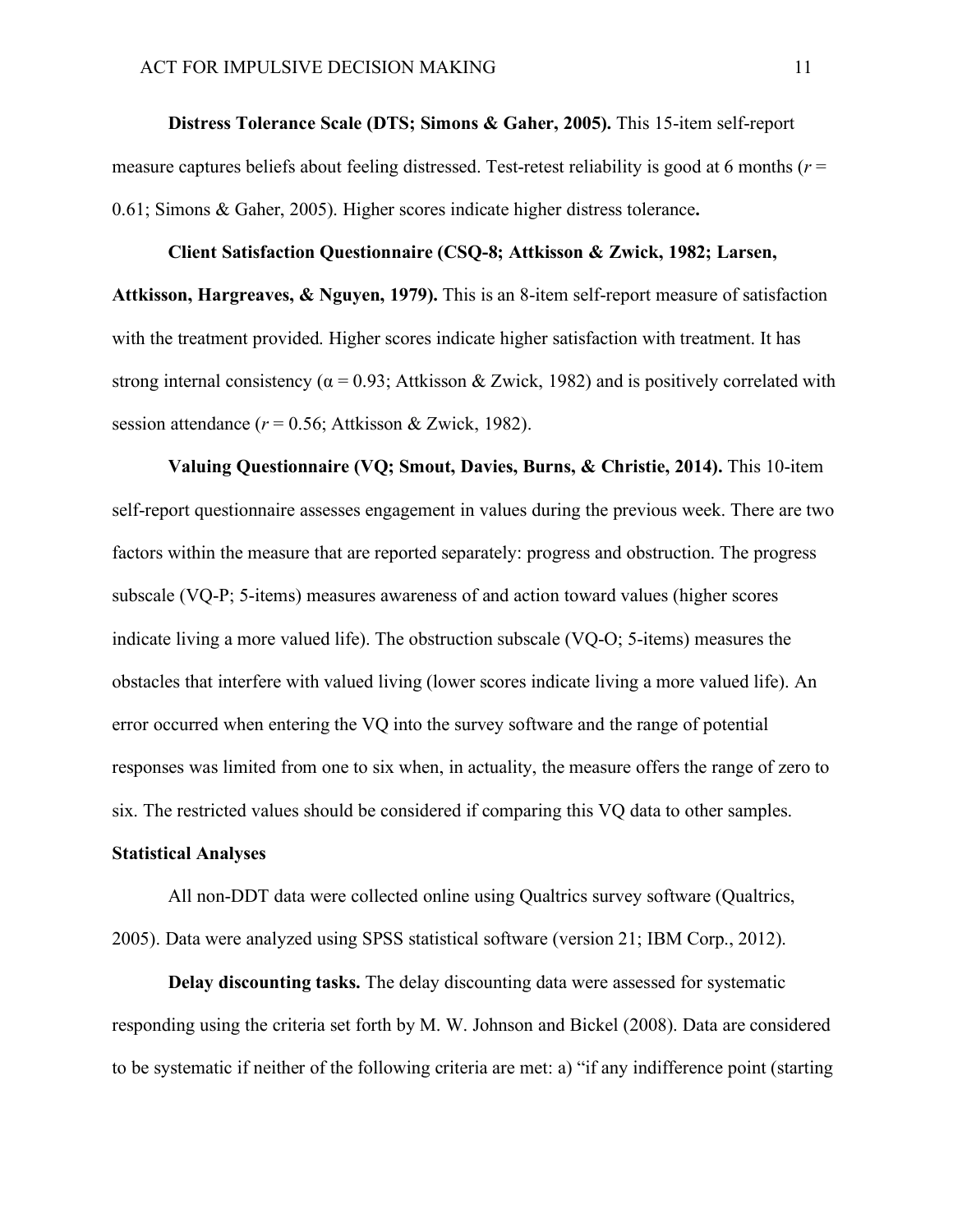with the second delay) was greater than the preceding indifference point by a magnitude greater than 20% of the larger later reward" (JB1; p. 268) or b) "if the last indifference point was not less than the first indifference point by at least a magnitude equal to 10% of the larger later reward" (JB2; p. 268). A computing error occurred when calculating the DDT JB1 for eligibility status (Time 1): criterion was set at a less stringent  $21\%$  ( $\geq$  \$210), rather than 20% ( $\geq$  \$200). For consistency, the 21% criterion was used throughout the other time points for the DDT (20% criterion was maintained for the DDT-Free and DDT-Wait). If either criterion were met in the delay discounting data, it was removed from analyses. Additional data were removed that displayed an inverse discounting function, which suggests confusion with the task (see Rung, Argyle, Siri, & Madden, 2018 for further discussion).

Two measurement incidents from the DDT were excluded from analyses, one for meeting the JB1 criterion at Time 2 (ACT) and one for meeting the JB2 criterion at Time 3 (control). The DDT-Free was not analyzed due to extreme deviations from normality. Non-discounting (JB2) occurred across most of the sample in the DDT-Free  $(ACT = 55\%$ , control = 68.3%), which caused the distribution of DDT-Free AUCs to be so skewed they were unable to be transformed to normality; because of the high number of non-discounters  $($  > 50% of the entire sample) removal of these data was not a viable alternative. It was expected that little to no discounting would occur in this condition because of the short maximum delay (24 hours) and the ability to move about freely during the hypothetical delay; variability was so low the data were unanalyzable for changes in discounting.

Only the JB1 criterion was used to determine systematic data in the DDT-Wait, because removal of non-discounting (JB2) data would have noticeably reduced the sample size  $(ACT =$ 12.5%, control = 9.4%). For the DDT-Wait, one measurement incident was removed for meeting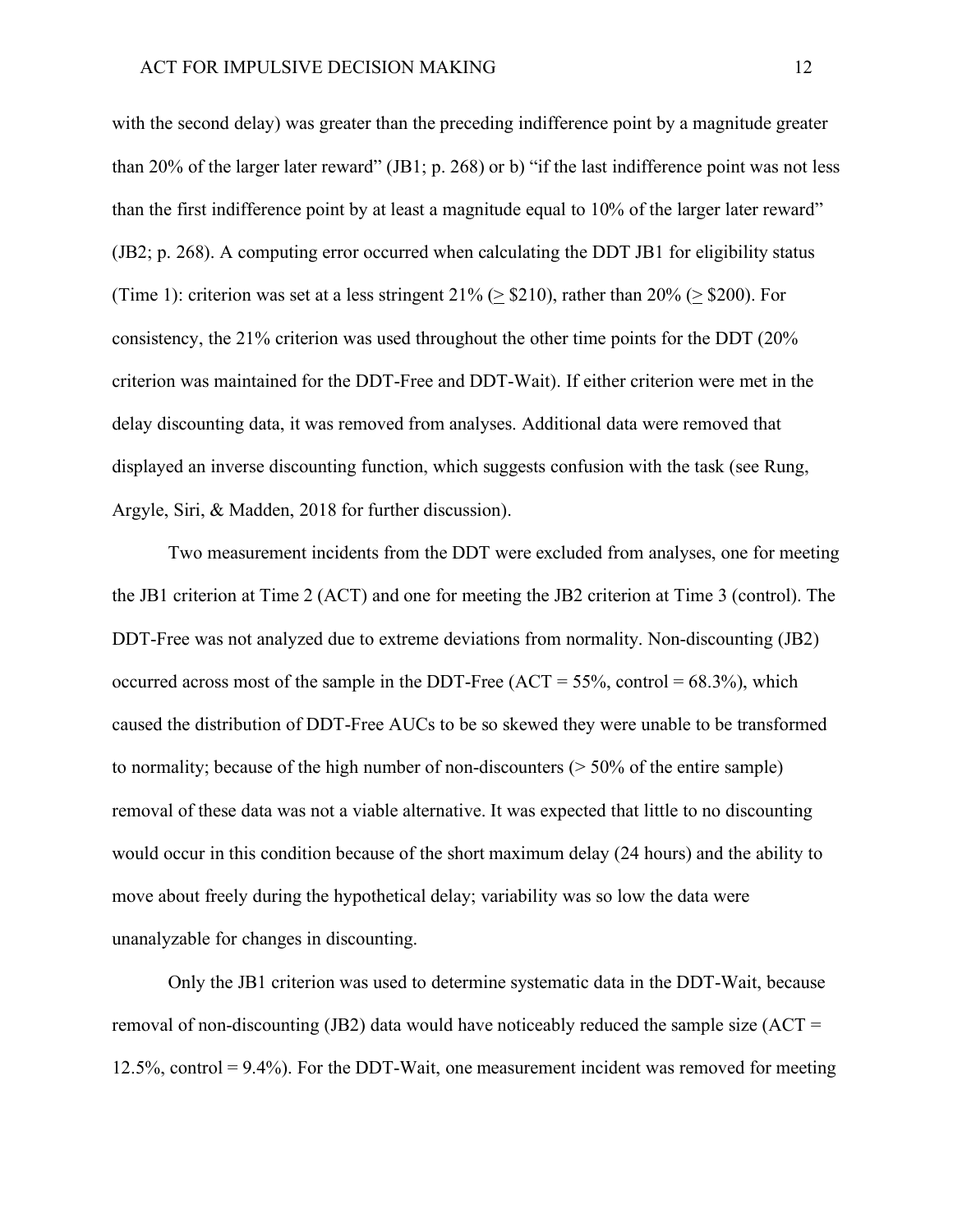both the JB1 criterion and for having an inverse curve and one measurement incident was removed for having an inverse curve alone. Each of those measurements were at Time 1 in the control condition.

The AUC was calculated for all systematic discounting data. Each discounting task produces a series of indifference points, which represent the value at which the participant is indifferent about the choice for larger later rewards vs. smaller sooner rewards (Myerson, Green, & Warusawitharana, 2001). The indifference point was defined as the point at which the participant shifts from smaller sooner to larger later. AUC values represent the area under the curve that is formed by adjacent indifference points and reflects steepness of the discounting curve. The area of each trapezoid (formed between subjective amounts and the specified delays) was calculated, summed, and divided by the total area for a standardized AUC value (Myerson et al., 2001). The range of potential values is  $0 - 1$ , with 0 being extreme discounting and 1 being no discounting. AUC was chosen over, for example, discounting rates derived via nonlinear curve fitting (e.g., Mazur, 1987) because after conducting these curve fitting analyses, the distributions of discounting rates from all discounting tasks violated assumptions of normality. AUC was used as the dependent measure for all analyses pertaining to delay discounting because AUC better met normality assumptions even after transformation of discounting rates and *k*values significantly correlated with AUC for all tasks at all time points<sup>1</sup>.

**Missing data.** Missing data analysis that the data of the study variables were missing completely at random (MCAR) according to Little's MCAR test  $(\chi^2(52) = 51.55, p = .492)$ . Per the measure scoring protocol for the OQ-45.2 (Lambert et al., 1996) and imputed the

 <sup>1</sup> Spearman's *rho*s within-discounting task and within time-points for AUC and *<sup>k</sup>* were > .91 and  $p_s$  < .0001 in all but one instance (*rho* = .81,  $p$  < .0001) after the removal of three off-line outliers (correlations conducted prior to exclusions based on JB criteria).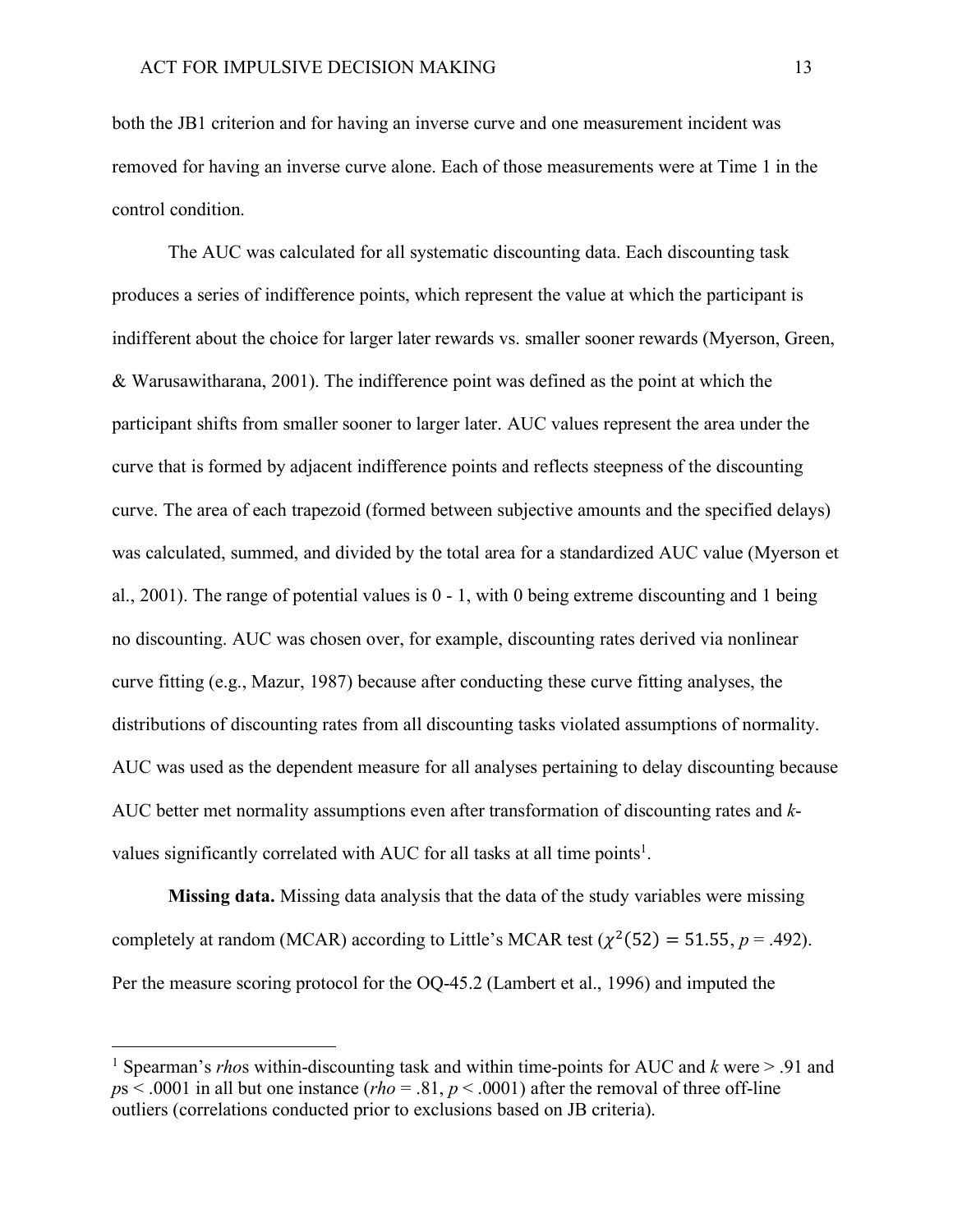individual mean of the subscale into the missing item (Time  $3 = 11\%$  for one participant; 0.3% of all OQ-45.2 data). For the remaining amount of missing data (6 items; each from a different participant and item), individual mean imputation was used because of the extremely small percentage of missing data (0.07% of all data; Cheema, 2014). To determine any potential differences between those that completed the study and those that did not, independent samples *t*-tests were conducted for the outcome variables. The comparison of completer status (Table 1) showed a significant difference at Time 1 on the DDT-Wait (AUC),  $t(38) = 2.32$ ,  $p = .01$ , the VQ-P,  $t(20.97) = -2.65$ ,  $p = .02$ , and the VQ-O,  $t(38) = 2.26$ ,  $p = .03$ . These values suggest that those that did not complete the study had lower delay discounting on the DDT-Wait and were less likely to live a valued life at Time 1.

**Primary Analyses.** The treatment effect on the primary variables of interest (AAQ-II, DDT, DDT-Wait, DTS, OQ-45.2, and VQ) were determined using growth curve modeling (Singer & Willett, 2003) within Multilevel Modeling (MLM) using an intent to treat analysis. Both fixed and random effects were estimated for the intercept and the slope; each individual was allowed to begin at different values (random intercepts) and were allowed to vary in their trajectory over time (random slopes).

For each outcome, a series of models were estimated differing in the variance-covariance structure. The most appropriate model was chosen based on the Bayesian Information Criteria (BIC) model fit indices. An unstructured covariance structure (no expectation of consistency in the covariance structure) was selected for each of the variables. The data were visually examined for normality using scatterplots of the overall residuals by predicted values and deemed to be normal.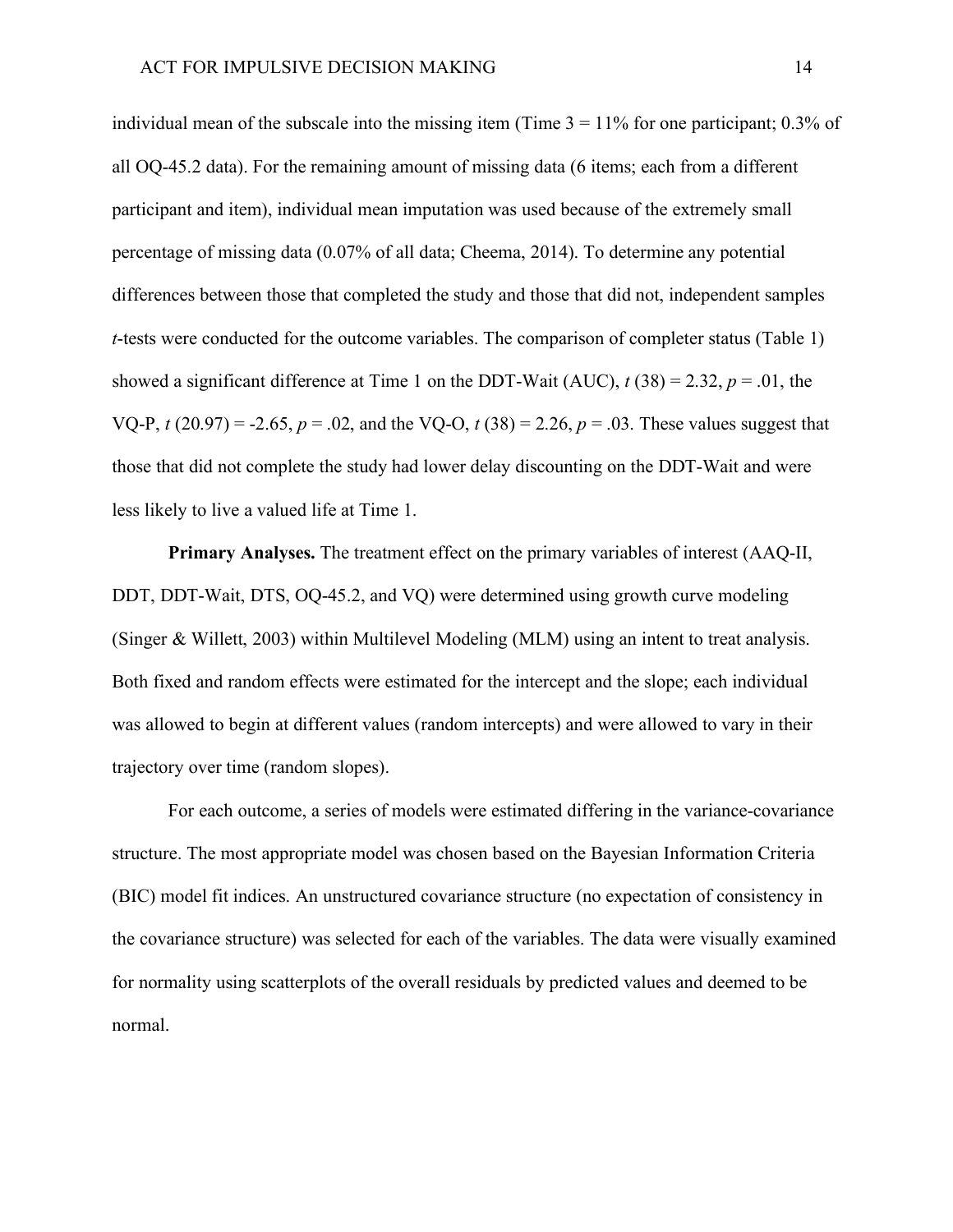Within and between group effect size values were calculated using Cohen's *d*. Within group effect sizes were calculated separately for each condition between Time 1 and Time 3 using Cohen's *d* for nonindependent data. Between group effect sizes were calculated by computing a pooled standard deviation. To compare rates of behavior change, a proportion of baseline was calculated by dividing later behavior by baseline behavior. These proportions of baseline behavior were compared using nonparametric Mann-Whitney *U* tests after removing outliers.

A power analysis was conducted using G\*Power software (Faul, Erdfelder, Lang, & Buchner, 2007), an alpha level of 0.05, a power of 0.80, and for a Cohen's *d* of 0.65. This effect size was based on findings from Morrison et al. (2014) yielding a Cohen's *d* for high delay discounting of 0.57 and was increased by 15% because the magnitude of the intervention was increased in the current study. This analysis revealed that 31 participants were necessary to detect a large effect of 0.65 in a mixed between-within participants repeated measures Multivariate Analysis of Variance (MANOVA). As mentioned previously, MLM growth curve modeling was used instead to test the hypotheses, because MLM can deal with missing data and allows the testing of a wide range of different variance-covariance structures for the residuals.

#### **Results**

## **Sample Description**

Forty participants were eligible and randomized into a condition. Thirty-three  $(ACT = 16,$  $control = 17$ ) completed all three time points (see participant flow chart, Figure 1, for more detail). The majority of participants (80%) were White (7.5 % Latinx, 5% Asian/Asian American, 5% mixed race, 2.5% other), 67.5% male, with a mean age of 26.8 (*SD* = 8.4). Twenty percent of the sample reported current use of psychotropic medication. Participants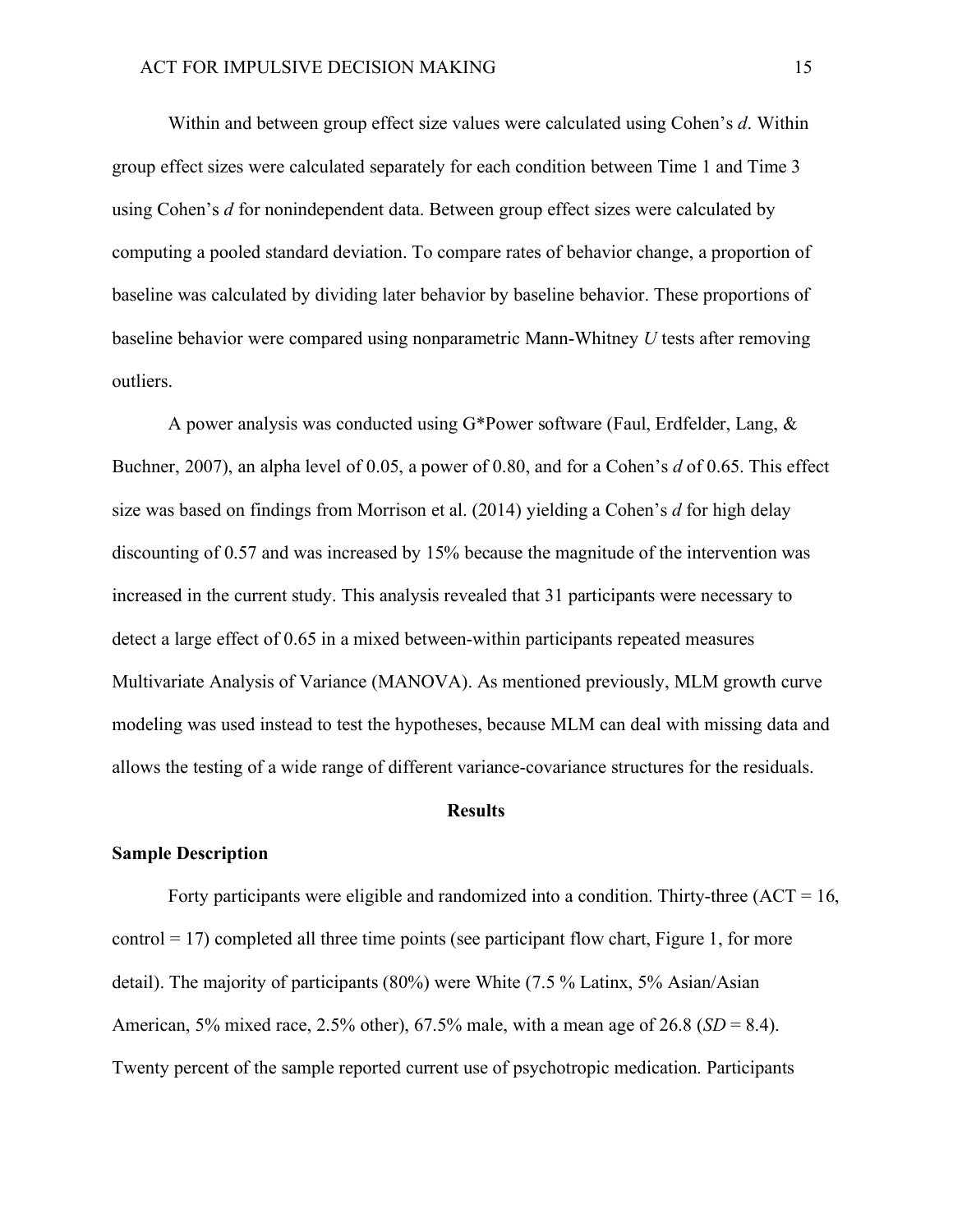reported the history of target behaviors at less than 12 months (5%), 13 months-5 years (22.5%), 6-10 years (27.5%), and over 10 years (45%). There were no differences between conditions at Time 1 on demographic or outcome variables, suggesting randomization was effective. The most frequent types of problem behaviors participants requested to target at Time 1 included procrastination (40%), problematic pornography/media use (30%), eating habits (25%), overall poor self-control (10%), and ineffective interaction styles (e.g., yelling, over-dependency; 10%); with the remaining less frequent behaviors (3-8%) being risky sexual behavior, poor sleeping habits, substance use, poor financial management, self-harm, and inactivity. Twenty-two participants (55%) requested help for one behavior (ACT = 14; control = 8), 14 participants (35%) for two behaviors (ACT = 3; control = 11), and 4 participants (10%) for three or more behaviors  $(ACT = 3$ ; control = 1).

## **Impulsive Behavior Frequency**

Four outliers in the ACT condition were excluded from the analyses of problem behavior frequency, one at Time 2 and three at Time 3. At Time 2 (midtreatment), there was no significant difference between the control ( $Mdn = 0.71$ , IQR =  $0.36 - 1.36$ ) and ACT ( $Mdn = 1.00$ , IQR = 0.25 - 1.75) conditions on reported occurrences of problem behavior ( $U = 145$ ,  $n_{control} = 18$ ,  $n_{ACT}$ = 17, *p* = .81). At Time 3 (posttreatment), the ACT condition (*Mdn* = 0.10, *IQR* = -0.15 - 0.35) had significantly lower proportions of their baseline behavior ( $U = 48.5$ ,  $n_{control} = 17$ ,  $n_{ACT} = 12$ , *p*  $= .02$ ) in comparison to the control condition (*Mdn* = 0.71, *IQR* = 0.24 - 0.57). See Figure 2 for a visual depiction of the results.

## **Clinical Outcomes**

There was a significant interaction effect of time and condition on AAQ-II, DTS, OQ-45.2, and VQ-O. Those who participated in ACT had significantly lower psychological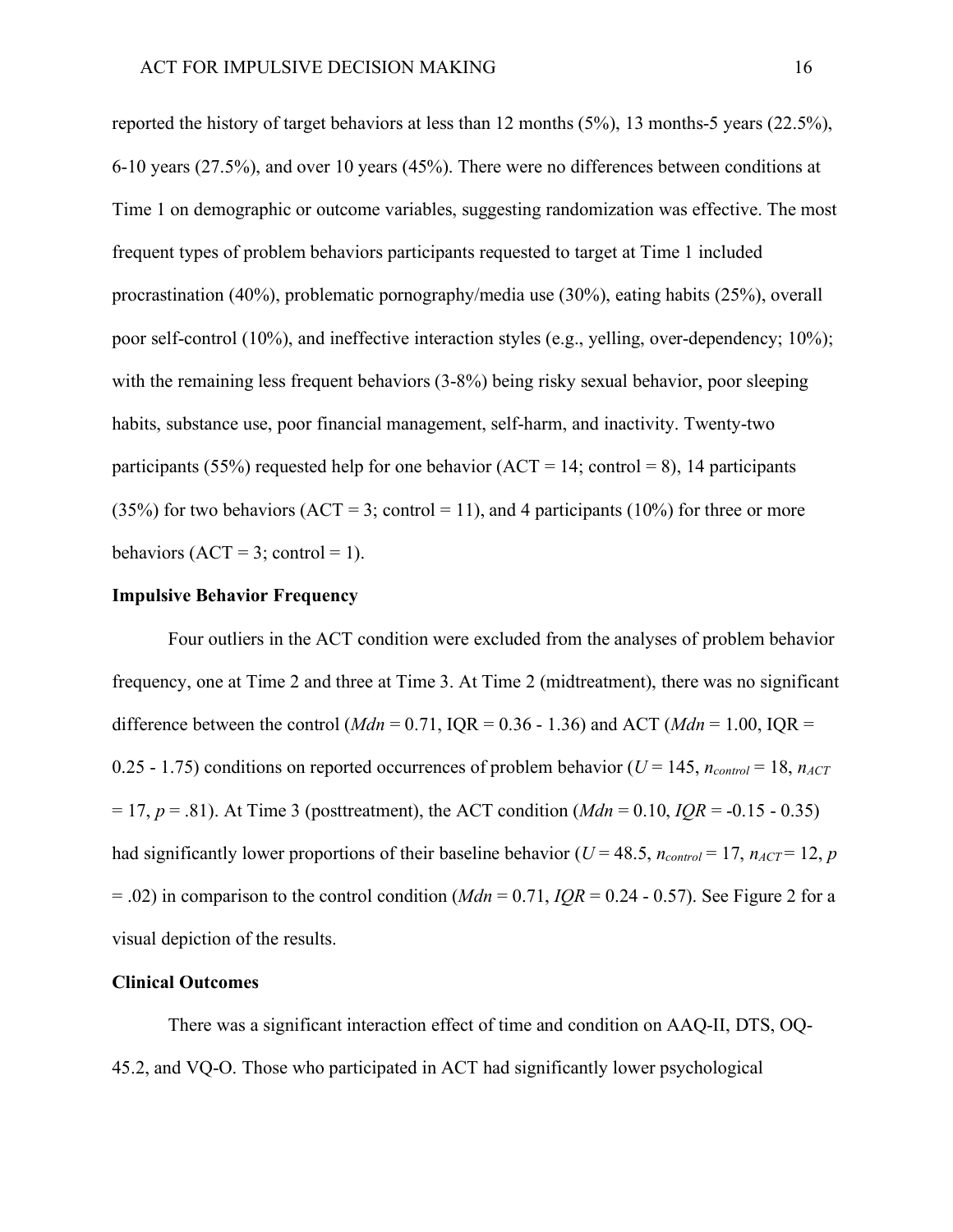inflexibility (AAQ-II), higher distress tolerance (DTS), lower psychological symptoms (higher well-being; OQ-45.2), and were impacted less by obstacles to valued living (increased VQ-O). The magnitude of these effects was large (Table 2). There was no significant interaction effect on the progress subscale of valued living (VQ-P), but there was a significant effect of time, suggesting both conditions increased progress toward valued living.

## **Delay Discounting Outcomes**

Table 2 shows the MLM growth curve models. As can be seen, AUC values of the DDT decreased significantly over time in both conditions. Yet, the control and ACT conditions did not significantly differ at baseline or in their slope, indicating that participating in ACT did not impact delay discounting beyond an inactive control. No statistically significant effects were found for condition, time, or the interaction of condition and time for the DDT-Wait (AUC). Results suggest that the intervention did not have a statistically significant effect on delay discounting.

## **Treatment Adherence**

Twenty percent  $(n = 15)$  of the total number of sessions (randomly selected; balanced for session, participant, therapist) were rated for therapist competence and adherence to the treatment model by two graduate research assistants (Plumb & Vilardaga, 2010) after interrater agreement between each of the two coders and a base coder (Coder 1 ICCs =.98 and .97, Coder 2  $ICC<sub>S</sub> = .99$  and .92). ACT processes were covered with moderate frequency and depth (1: the variable was never explicitly covered to 5: the variable occurred with high frequency and was covered in a very in-depth manner): acceptance  $(M = 2.7, SD = 1.29)$ , defusion  $(M = 2.5, SD = 1.29)$ 1.2), self-as-context ( $M = 1.33$ ,  $SD = 0.79$ ), present moment ( $M = 1.93$ ,  $SD = 1.2$ ), values ( $M =$ 2.43,  $SD = 0.85$ ), and committed action ( $M = 2.77$ ,  $SD = 0.77$ ). No ACT-inconsistent processes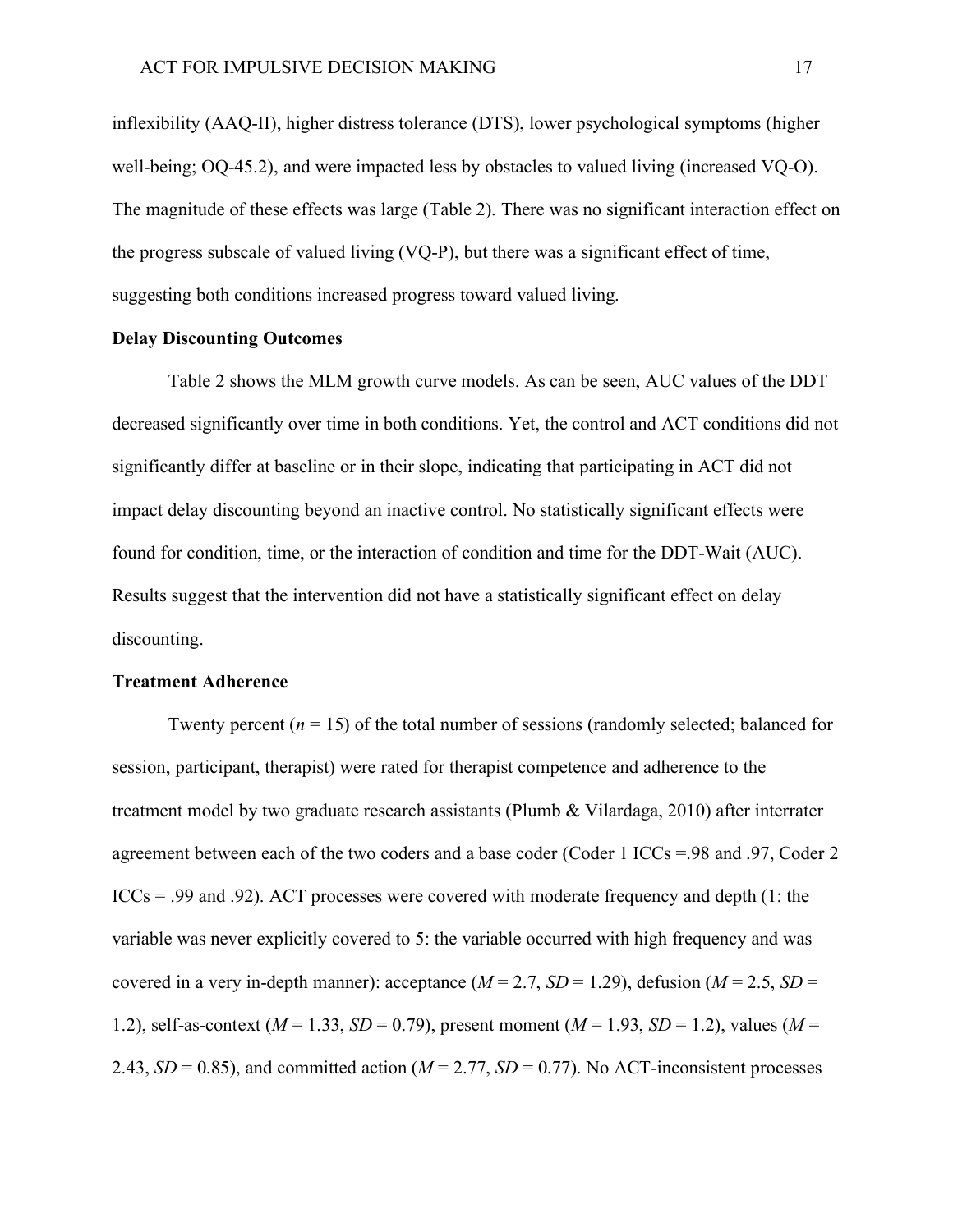were identified during coding. Competency  $(M = 4.67, SD = 0.48)$  and adherence to the ACT therapeutic stance  $(M = 4.67, SD = .48)$  were high (1: not at all competent/adherent to 5: extremely competent/adherent). No statistically significant differences were found on any of the outcome variables between therapists (therapist 1,  $n = 24$ ; therapist 2,  $n = 6$ ; all  $ps > .05$ ). These results suggest consistency across therapists and ACT-consistent treatment.

## **Treatment Satisfaction**

Those in the ACT condition who completed Time 3 reported levels of treatment satisfaction. The data were negatively skewed and peaked (leptokurtic) due to two outliers. The analyses with outliers ( $n = 16$ ,  $Mdn = 30.5$ ,  $IQR = 28-31$ ) did not differ in a meaningful way from results without outliers ( $n = 14$ ,  $M = 30.14$ ,  $SD = 1.46$ ;  $Mdn = 31$ ,  $IQR = 30-31$ ). Both sets of results suggest a high level of satisfaction with treatment.

### **Discussion**

This study examined the effect of eight individual sessions of ACT, compared to an inactive control, on the rate of problematic impulsive behaviors, delay discounting, psychological flexibility, distress tolerance, psychological symptoms/well-being, and valued living, in a sample of adults with problematic impulsive behaviors and high delay discounting. Although ACT originated within the behavior analytic tradition and is a functional treatment, much of the applied ACT research has focused on categorical diagnoses. This study was an attempt to apply ACT in a transdiagnostic, functional manner across broad symptomology. The sample self-referred to the study to change at least one behavior related to "self-control." We predicted that the intervention would decrease problematic behaviors and delay discounting as well as increase psychological flexibility, distress tolerance, well-being, and valued living more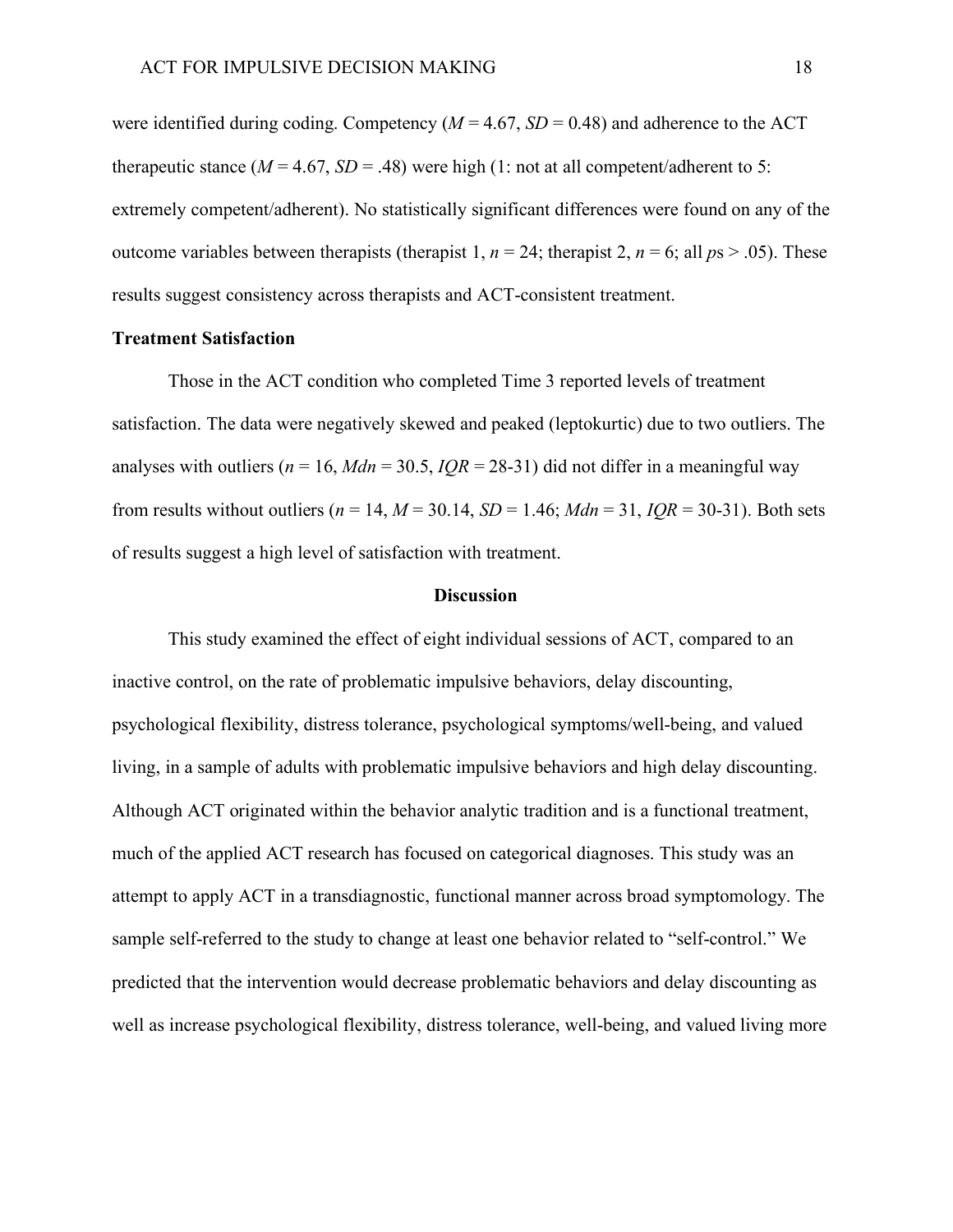so than the inactive control. All predictions were supported except changes in delay discounting and the progress subscale of valued living.

The primary outcome of interest, frequency of problem behavior, significantly decreased at posttreatment, suggesting that different forms of behavior can be targeted with ACT by focusing on the underlying function of behavior rather than its topography. Furthermore, the magnitude of the treatment effect on psychological flexibility, distress tolerance, well-being, and obstacles to valued living was large. These results are encouraging given the range of target behaviors reported in our sample, including procrastination, problematic pornography viewing, and poor financial management. The success of using ACT to decrease problem behaviors associated with impulsive decision making supports the use of similar functional approaches (e.g., process-based therapies; S. C. Hayes & Hofmann, 2017) to address topographically diverse maladaptive behaviors. Ultimately, streamlining treatment by distilling presentations to a few underlying core processes may lead to more efficient interventions, reducing both clinician and client burden.

Contrary to the prediction, the DDT and DDT-Wait showed no significant effect of treatment over the three assessments. The lack of significant difference in either of the analyzed delay discounting tasks was surprising because previous research has shown that a much shorter ACT intervention (one 90-minute session) significantly decreased delay discounting (Morrison et al., 2014). The discrepancy could be due to additional criteria in the current study that increased the clinical severity of the sample. The majority of the sample in the current study had struggled with one or more target behaviors for 6 or more years (73%) and almost half of the sample struggled with them for more than 10 years (45%). While the intervention changed most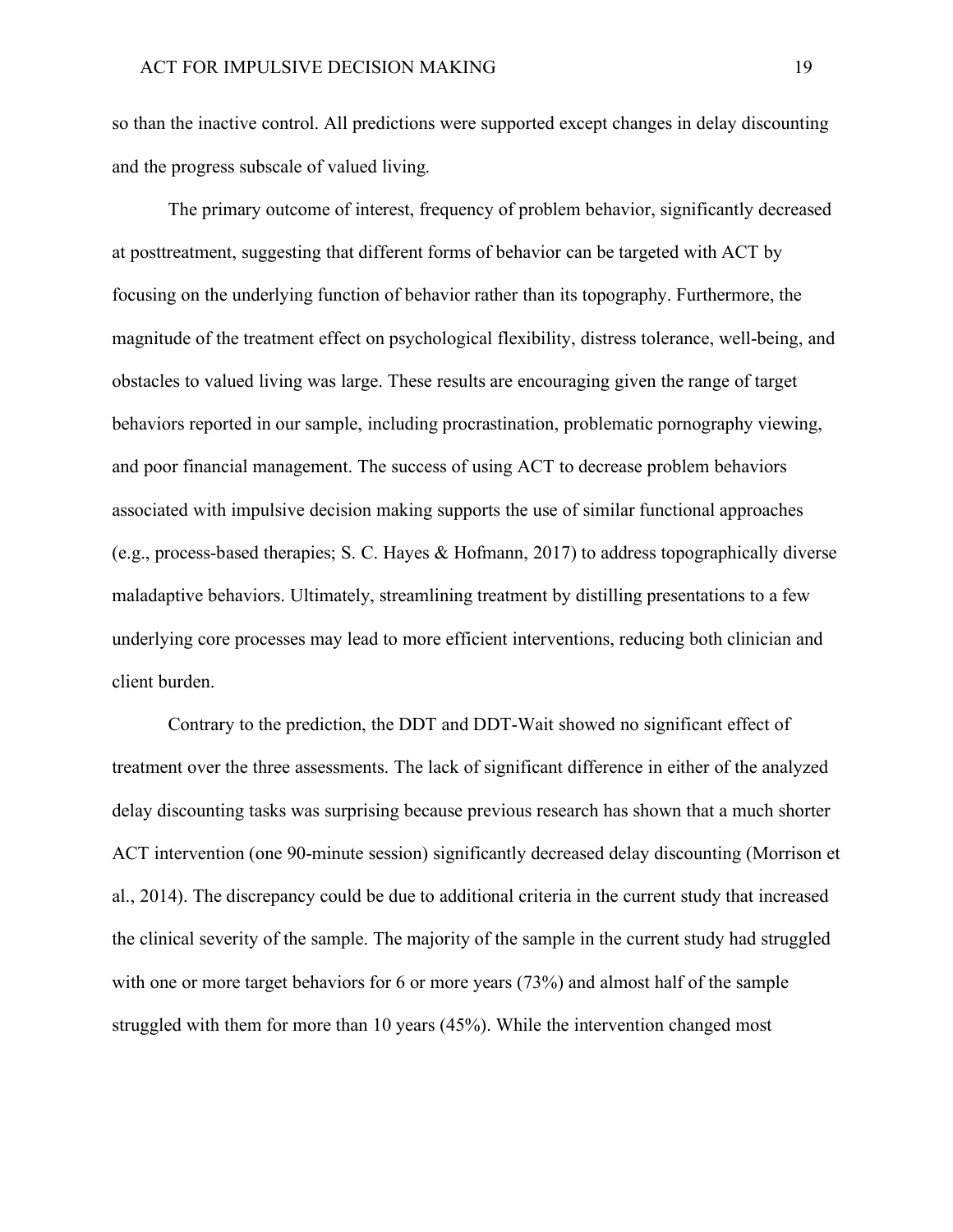clinically relevant outcomes, delay discounting may be more resistant to change when clinical severity is higher.

At the same time, observed changes in behavior and constructs tied to behavior change may suggest that the intervention could be effective in changing delay discounting in a realworld context—even without a corresponding shift in the DDT. The ostensible incongruence raises questions about the validity of using the DDT as a proxy of impulsive decision making in real-world contexts where options from which to choose are much more varied (e.g., selecting between spending time with family or working) and many more factors are likely to influence decision making. Unfortunately, there is not currently a measure of delay discounting that maps exactly onto real-world decision making. The tasks that are available and were used in this study are certainly valuable at identifying individuals that are more likely to have problem behaviors. Yet, they may be capturing a construct that is not necessarily causally related to real-world behavior change.

Conversely, psychological inflexibility decreased significantly in the ACT group, indicating that it may be a more ecologically valid process underlying real-world impulsive decision making. After all, internal experiences may not guide decision making as strongly when completing the delay discounting tasks, whereas they are a critical component of psychological flexibility and real-world behavior when our values are at stake. For example, choosing among differing amounts of money can elicit some anxiety, uncertainty, or fear of making a mistake. However, when a subgroup of our options includes things that deeply matter to us, such as family, friends, self-care, and spirituality, we may experience stronger physiological responses and concomitant thoughts that differentially affect our decision making. More experimental research is needed to test if there are qualitative differences in the relationship between real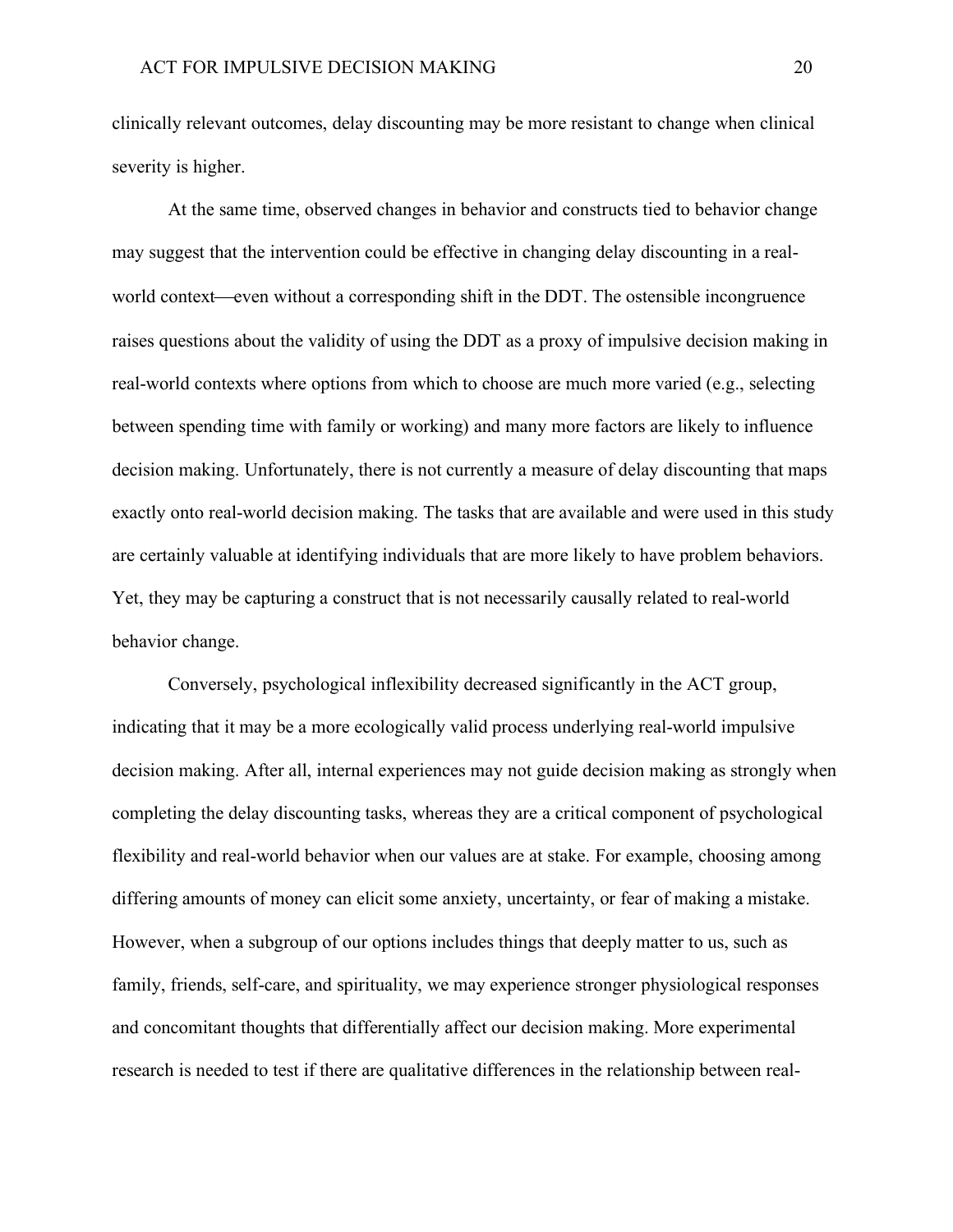world behavior and psychological inflexibility and that between real-world behavior and delay discounting.

Due to the small sample size used in this study, conducting analyses to understand variables that influenced change would have exhausted the models being used (e.g., mediation, moderation). Thus, it is unclear if psychological inflexibility is a more statistically important process than delay discounting in terms of shifting problem behavior. Another limitation is that the treatment manual designed for this study was not tested previously. The main distinctions between this manual and other ACT manuals were the early focus on values (session 3), no session was devoted to the process of present moment awareness (rather, it was dispersed throughout treatment), and no specific population was targeted. Adding a session devoted to present moment awareness would have allowed for more depth in targeting this process and should be considered for future manuals. Additionally, eight sessions of therapy may not have been sufficient for this heterogeneous population. Highly entrenched decision-making processes and valued living may take longer than eight weeks to alter. Finally, the durability of the changes observed is unknown without follow-up assessments.

The findings are somewhat tempered by the use of a non-treatment control comparison and self-reported behavior severity. The primary concern of an inactive control is that there is no comparison intervention to determine if the effects are due to ACT or if there are non-specific treatment factors (e.g., attention, validation, weekly accountability) that are influencing the outcomes. Additionally, problem behavior severity was reported at the time of the assessment, which was retrospective. This procedure was used to reduce the burden on participants, but retrospective reports can lead to less accurate data. It is recommended future studies compare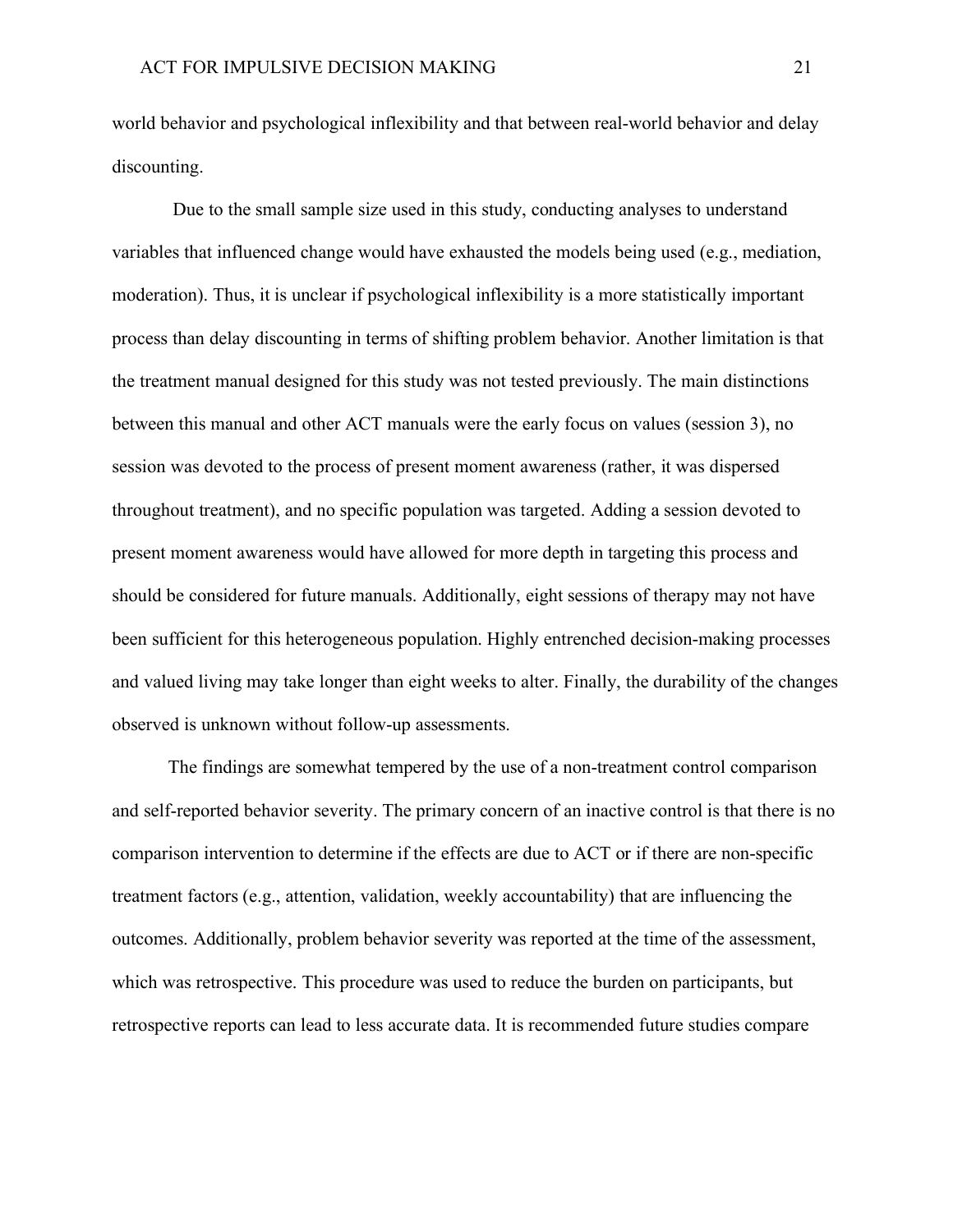ACT to active control conditions and that behavior tracking is completed immediately after the occurrence of the behavior in all conditions.

As for delay discounting in treatment research, developing reliable, precise, and ecologically valid assessments is an important focus for future research. The commodity used in the discounting tasks (e.g., money, food, cigarettes) may impact results when studying more severe populations. To examine this hypothesis, one could use commodity-specific tasks for those with specific struggles and use more general tasks for those with general struggles. Unfortunately, changing the commodity for each person would reduce the transdiagnostic application of such a measure. Alternatively, finding a way to measure delay discounting while it is being influenced by real-world contingencies would make it more applicable to clinical settings and interventions. Involving technology and situationally appropriate prompts may allow for assessment in the actual decision-making context. Ideally, measures would combine aspects of psychological flexibility, distress tolerance (self-report or behavioral), values identification, valued living, quality of life/well-being, and delay discounting in order to account for all of the proposed components of decision making.

Based on current data, it appears that ACT is an effective intervention for impulsive decision making (operationalized as impulsive problem behavior) and a functional application of therapy shows promise for treating topographically diverse presentations. However, the effect of ACT on delay discounting is unknown. Furthermore, the clinical relevance of delay discounting as measured by the DDT is unclear, given that there was improvement in clinical outcomes without a corresponding change in performance in the DDT. It is possible that psychological inflexibility as measured by the AAQ-II provides a more clinically useful means of measuring the process underlying problem behavior. Further research is needed to test this hypothesis.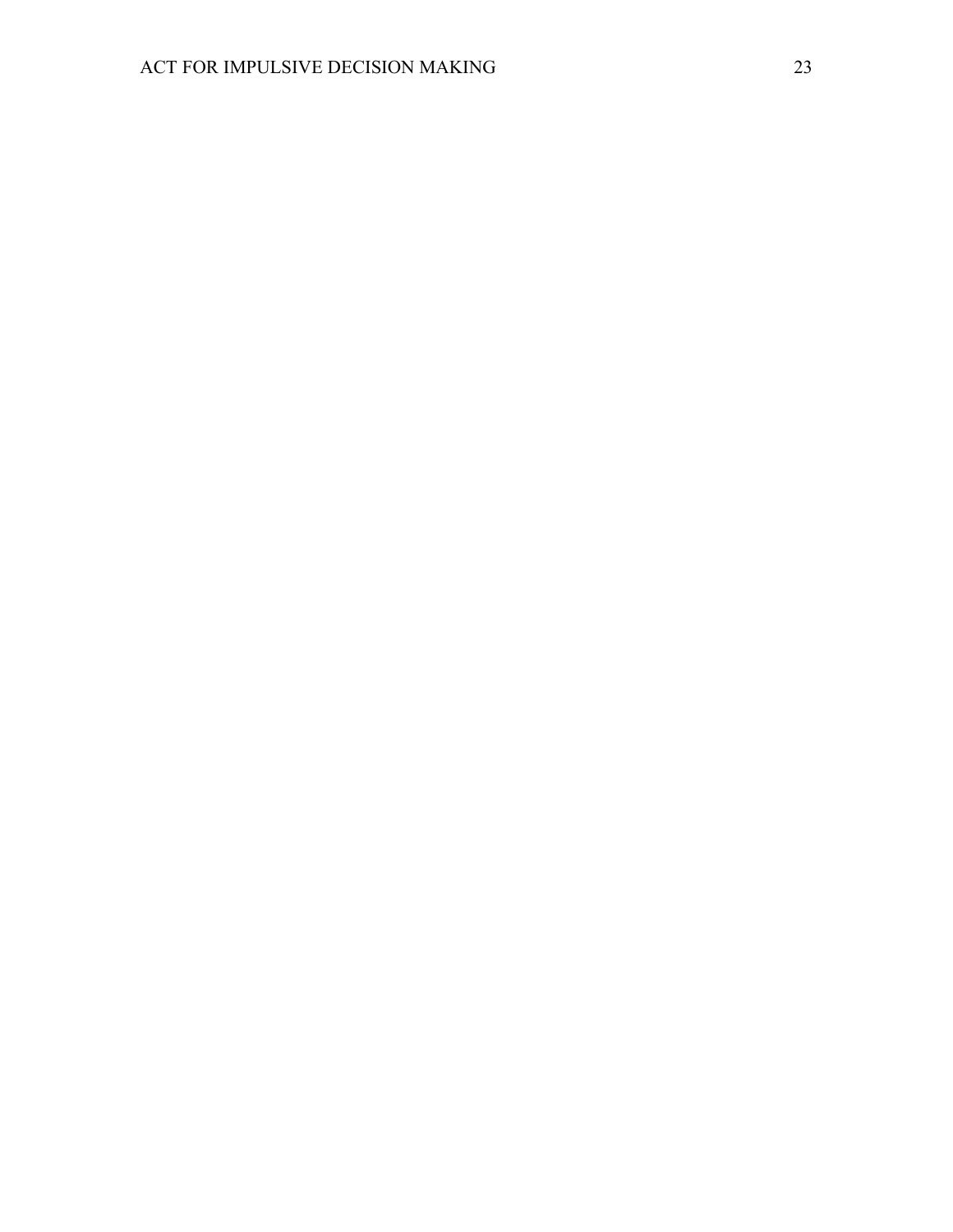#### REFERENCES

- Ainslie, G. (1975). Specious reward: A behavioral theory of impulsiveness and impulse control. *Psychological Bulletin, 82*(4), 463-496. doi:10.1037/h0076860
- Aldao, A., & Nolen-Hoeksema, S. (2010). Specificity of cognitive emotion regulation strategies: A transdiagnostic examination. *Behaviour Research and Therapy, 48*(10), 974-983. doi:10.1016/j.brat.2010.06.002
- American Psychiatric Association. (2013). *Diagnostic and statistical manual of mental disorders: DSM-5™ (5th ed.)*. Arlington, VA, US: American Psychiatric Publishing, Inc.
- Amlung, M., Petker, T., Jackson, J., Balodis, I., & MacKillop, J. (2016). Steep discounting of delayed monetary and food rewards in obesity: a meta-analysis. *Psychol Med, 46*(11), 2423-2434. doi:10.1017/S0033291716000866
- Ashe, M. L., Newman, M. G., & Wilson, S. J. (2015). Delay discounting and the use of mindful attention versus distraction in the treatment of drug addiction: a conceptual review. *J Exp Anal Behav, 103*(1), 234-248. doi:10.1002/jeab.122
- Attkisson, C. C., & Zwick, R. (1982). The Client Satisfaction Questionnaire: Psychometric properties and correlations with service utilization and psychotherapy outcome. *Evaluation and program planning, 5*(3), 233-237.
- Bernstein, A., Marshall, E. C., & Zvolensky, M. J. (2011). Multi-method evaluation of distress tolerance measures and construct(s): Concurrent relations to mood and anxiety psychopathology and quality of life. *Journal of Experimental Psychopathology, 2*(3), 386-399.
- Bond, F. W., Hayes, S. C., Baer, R. A., Carpenter, K. M., Guenole, N., Orcutt, H. K., . . . Zettle, R. D. (2011). Preliminary psychometric properties of the Acceptance and Action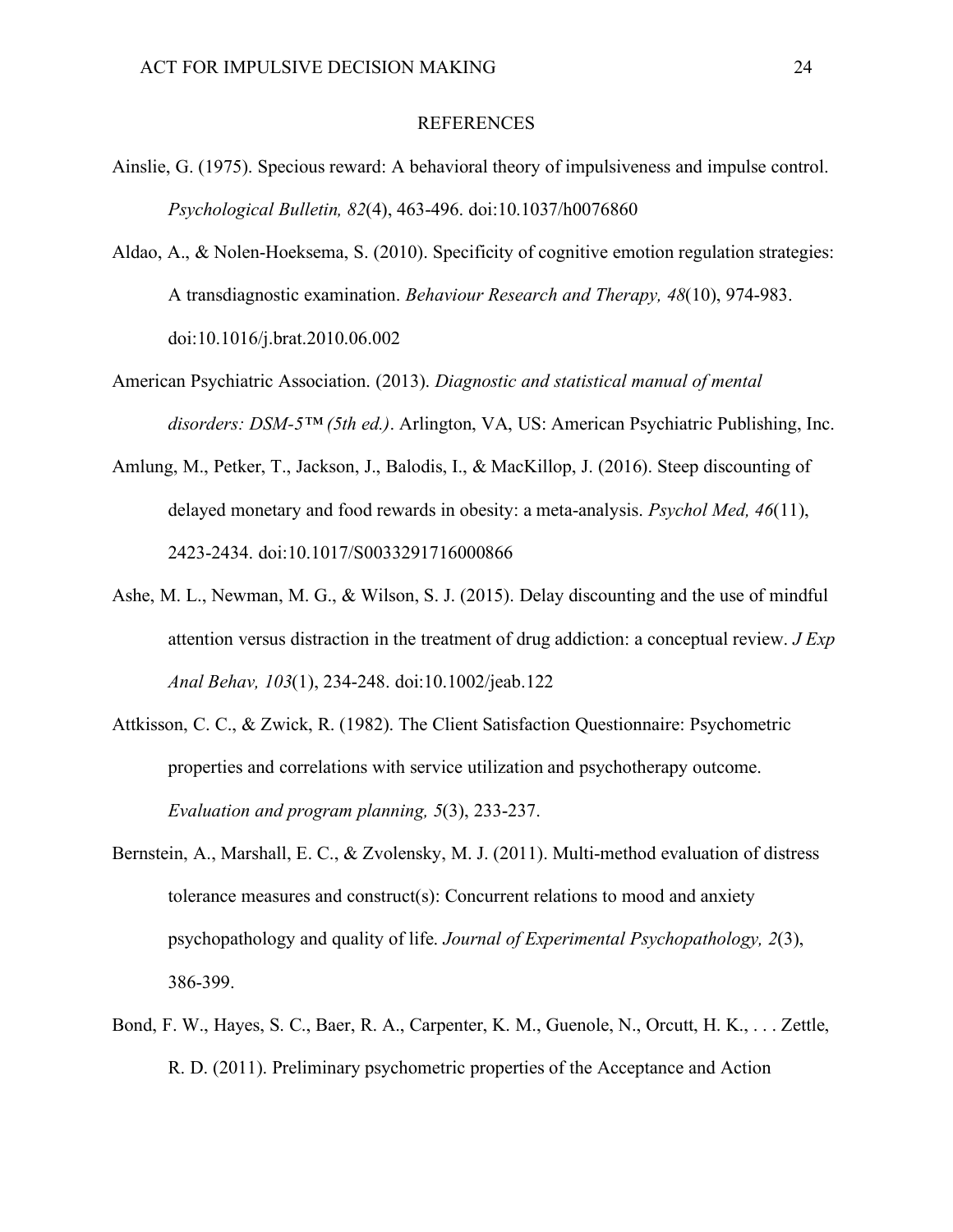Questionnaire-II: A revised measure of psychological inflexibility and experiential avoidance. *Behavior Therapy, 42*(4), 676-688. doi:10.1016/j.beth.2011.03.007

- Borkovec, T. D., Abel, J. L., & Newman, H. (1995). Effects of psychotherapy on comorbid conditions in generalized anxiety disorder. *Journal of Consulting and Clinical Psychology, 63*(3), 479-483. doi: 10.1037/0022-006X.63.3.479
- Cheema, J. R. (2014). Some General Guidelines for Choosing Missing Data Handling Methods in Educational Research. *Journal of Modern Applied Statistical Methods, 13*(2), 53-75.
- Craske, M. G. (2012). Transdiagnostic treatment for anxiety and depression. *Depress Anxiety, 29*(9), 749-753. doi:10.1002/da.21992
- Crosby, J. M., & Twohig, M. P. (2016). Acceptance and Commitment Therapy for Problematic Internet Pornography Use: A Randomized Trial. *Behav Ther, 47*(3), 355-366. doi:10.1016/j.beth.2016.02.001
- Dennhardt, A. A., & Murphy, J. G. (2011). Associations between depression, distress tolerance, delay discounting, and alcohol-related problems in European American and African American college students. *Psychology of Addictive Behaviors, 25*(4), 595-604. doi: 10.1037/a0025807
- Fairburn, C. G., Bailey-Straebler, S., Basden, S., Doll, H. A., Jones, R., Murphy, R., . . . Cooper, Z. (2015). A transdiagnostic comparison of enhanced cognitive behaviour therapy (CBT-E) and interpersonal psychotherapy in the treatment of eating disorders. *Behav Res Ther, 70*, 64-71. doi: 10.1016/j.brat.2015.04.010
- Faul, F., Erdfelder, E., Lang, A.-G., & Buchner, A. (2007). GPower 3: A flexible statistical power analysis program for the social, behavioral, and biomedical sciences. *Behavior Research Methods, 39*(2), 175-191. doi: 10.3758/BF03193146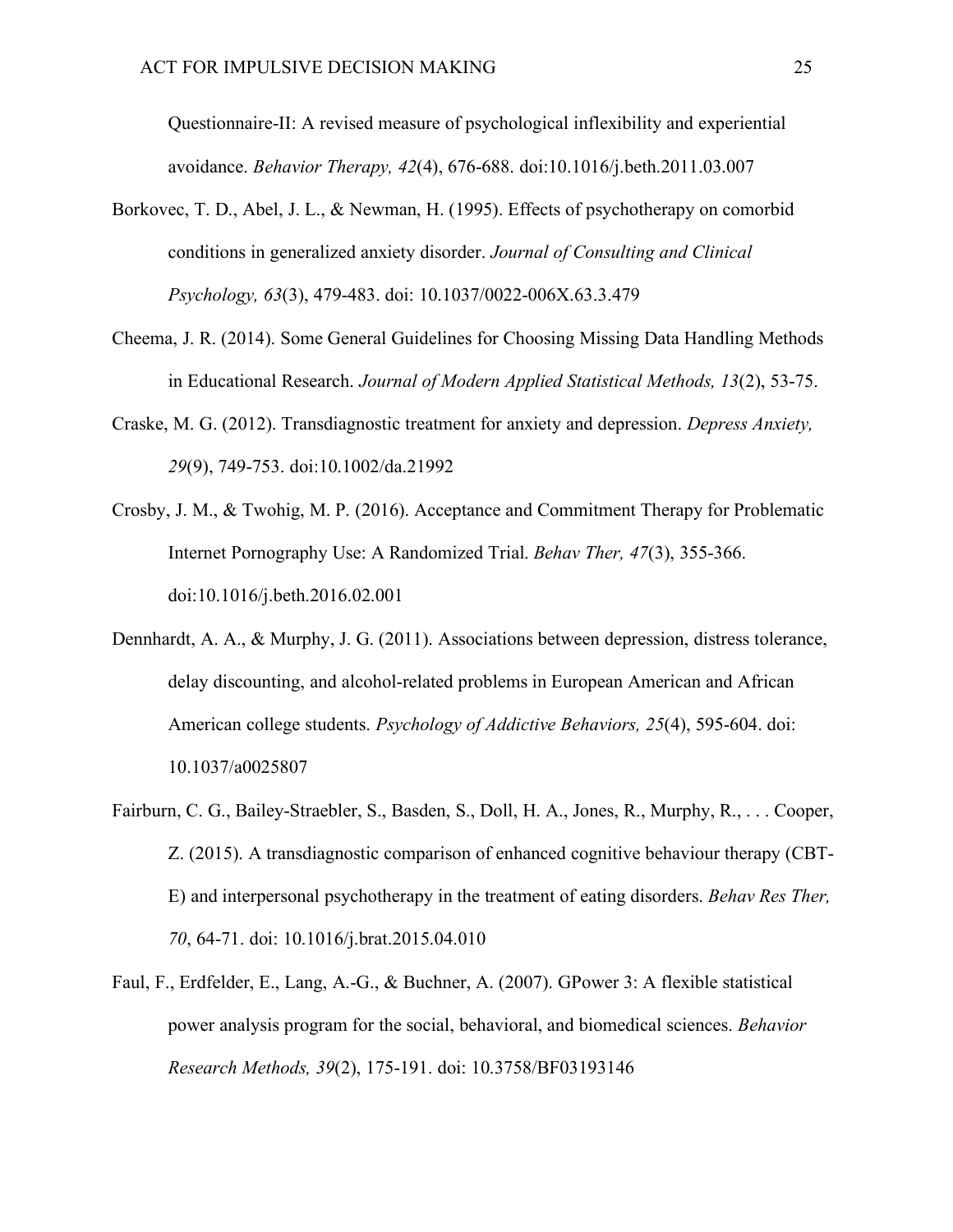- Gros, D. F., Szafranski, D. D., & Shead, S. D. (2017). A real world dissemination and implementation of Transdiagnostic Behavior Therapy (TBT) for veterans with affective disorders. *J Anxiety Disord, 46*, 72-77. doi:10.1016/j.janxdis.2016.04.010
- Hayes, S. C., & Hofmann, S. G. (2017). The third wave of cognitive behavioral therapy and the rise of process‐based care. *World Psychiatry, 16*(3), 245-246. doi:10.1002/wps.20442
- Hayes, S. C., Luoma, J. B., Bond, F. W., Masuda, A., & Lillis, J. (2006). Acceptance and Commitment Therapy: Model, processes and outcomes. *Behaviour Research and Therapy, 44*(1), 1-25. doi:10.1016/j.brat.2005.06.006
- Hayes, S. C., Strosahl, K., Wilson, K. G., Bissett, R. T., Pistorello, J., Toarmino, D., . . . McCurry, S. M. (2004). Measuring experiential avoidance: A preliminary test of a working model. *The Psychological Record, 54*(4), 553-578. doi:10.1037/h0100908
- Hernández-López, M., Luciano, M. C., Bricker, J. B., Roales-Nieto, J. G., & Montesinos, F. (2009). Acceptance and commitment therapy for smoking cessation: A preliminary study of its effectiveness in comparison with cognitive behavioral therapy. *Psychology of Addictive Behaviors, 23*(4), 723-730. doi:10.1037/a0017632
- IBM Corp. (2012). IBM SPSS Statistics for Macintosh (Version 21.0). Armonk, NY: IBM Corp.
- Irvine, M. A., Worbe, Y., Bolton, S., Harrison, N. A., Bullmore, E. T., & Voon, V. (2013). Impaired Decisional Impulsivity in Pathological Videogamers. *PLoS One, 8*(10), e75914. doi:10.1371/journal.pone.0075914
- Johnson, M. W., & Bickel, W. K. (2002). Within subject comparison of real and hypothetical money rewards in delay discounting. *Journal of the Experimental Analysis of Behavior, 77*(2), 129-146. doi:10.1901/jeab.2002.77-129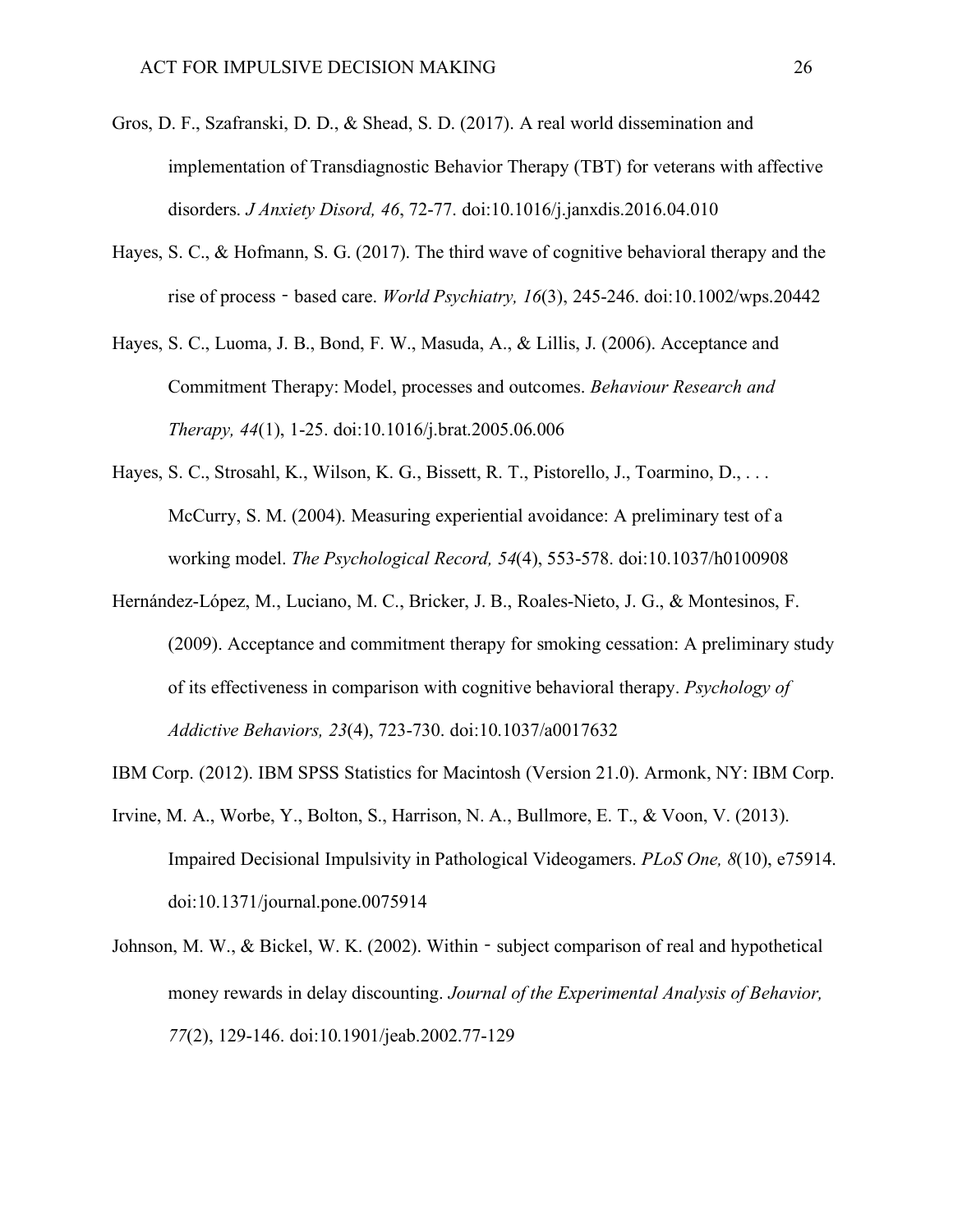- Johnson, M. W., & Bickel, W. K. (2008). An algorithm for identifying nonsystematic delaydiscounting data. *Exp Clin Psychopharmacol, 16*(3), 264-274. doi:10.1037/1064- 1297.16.3.264
- Johnson, P. S., Herrmann, E. S., & Johnson, M. W. (2015). Opportunity costs of reward delays and the discounting of hypothetical money and cigarettes. *Journal of the Experimental Analysis of Behavior, 103*(1), 87-107. doi:10.1002/jeab.110
- Kessler, R. C., Chiu, W. T., Demler, O., & Walters, E. E. (2005). Prevalence, Severity, and Comorbidity of 12-Month DSM-IV Disorders in the National Comorbidity Survey Replication. *Archives of General Psychiatry, 62*(6), 617-627. doi:10.1001/archpsych.62.6.617
- Kessler, R. C., Petukhova, M., Sampson, N. A., Zaslavsky, A. M., & Wittchen, H.-U. (2012). Twelve-month and lifetime prevalence and lifetime morbid risk of anxiety and mood disorders in the United States. *International Journal of Methods in Psychiatric Research, 21*(3), 169-184. doi:10.1002/mpr.1359
- Kim, S.-H., Beretvas, S. N., & Sherry, A. R. (2010). A validation of the factor structure of OQ-45 scores using factor mixture modeling. *Measurement and Evaluation in Counseling and Development, 42*(4), 275-295. doi:10.1177/0748175609354616
- Koffarnus, M. N., Jarmolowicz, D. P., Mueller, E. T., & Bickel, W. K. (2013). Changing delay discounting in the light of the competing neurobehavioral decision systems theory: A review. *Journal of the Experimental Analysis of Behavior, 99*(1), 32-57. doi:10.1002/jeab.2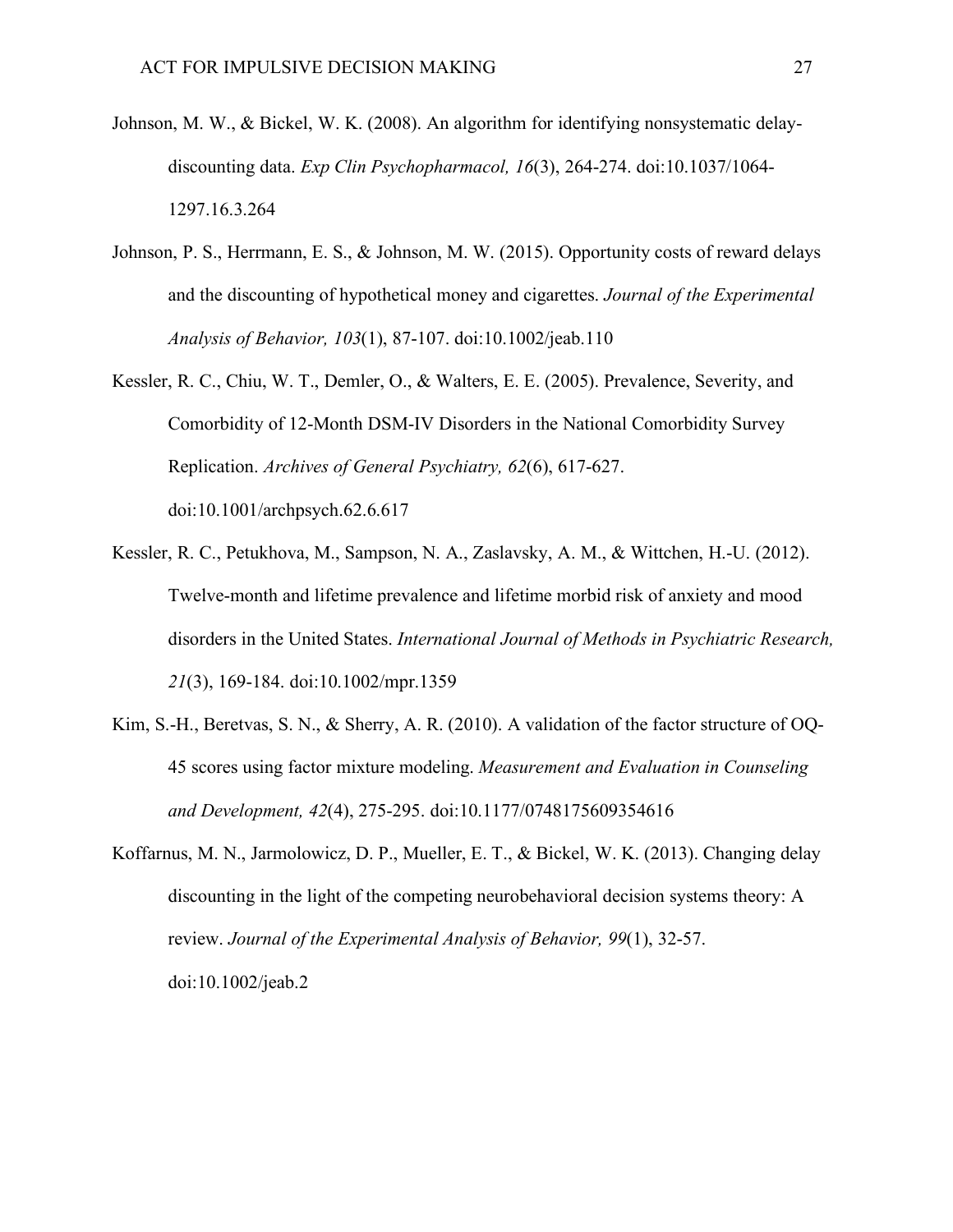- Krueger, R. F. (2002). Psychometric perspectives on comorbidity. In J. E. Helzer & J. J. Hudziak (Eds.), *Defining psychopathology in the 21st century: DSM-V and beyond.* (pp. 41-54). Arlington, VA US: American Psychiatric Publishing, Inc.
- Lagorio, C. H., & Madden, G. J. (2005). Delay discounting of real and hypothetical rewards III: steady-state assessments, forced-choice trials, and all real rewards. *Behav Processes, 69*(2), 173-187. doi:10.1016/j.beproc.2005.02.003
- Lambert, M. J., Burlingame, G. M., Umphress, V., Hansen, N. B., Vermeersch, D. A., Clouse, G. C., & Yanchar, S. C. (1996). The Reliability and Validity of the Outcome Questionnaire. *Clinical Psychology & Psychotherapy, 3*(4), 249-258. doi:10.1002/(SICI)1099- 0879(199612)3:4<249::AID-CPP106>3.0.CO;2-S
- Landes, R. D., Christensen, D. R., & Bickel, W. K. (2012). Delay discounting decreases in those completing treatment for opioid dependence. *Experimental and Clinical Psychopharmacology, 20*(4), 302-309. doi:10.1037/a0027391
- Larsen, D. L., Attkisson, C. C., Hargreaves, W. A., & Nguyen, T. D. (1979). Assessment of client/patient satisfaction: development of a general scale. *Evaluation and program planning, 2*(3), 197-207.
- Lawyer, S. R. (2008). Probability and delay discounting of erotic stimuli. *Behavioural Processes, 79*(1), 36-42. doi:10.1016/j.beproc.2008.04.009
- Linehan, M. (1993). *Cognitive-behavioral treatment of borderline personality disorder*: Guilford Press.
- MacKillop, J., Amlung, M. T., Few, L. R., Ray, L. A., Sweet, L. H., & Munafò, M. R. (2011). Delayed reward discounting and addictive behavior: A meta-analysis. *Psychopharmacology, 216*(3), 305-321. doi:10.1007/s00213-011-2229-0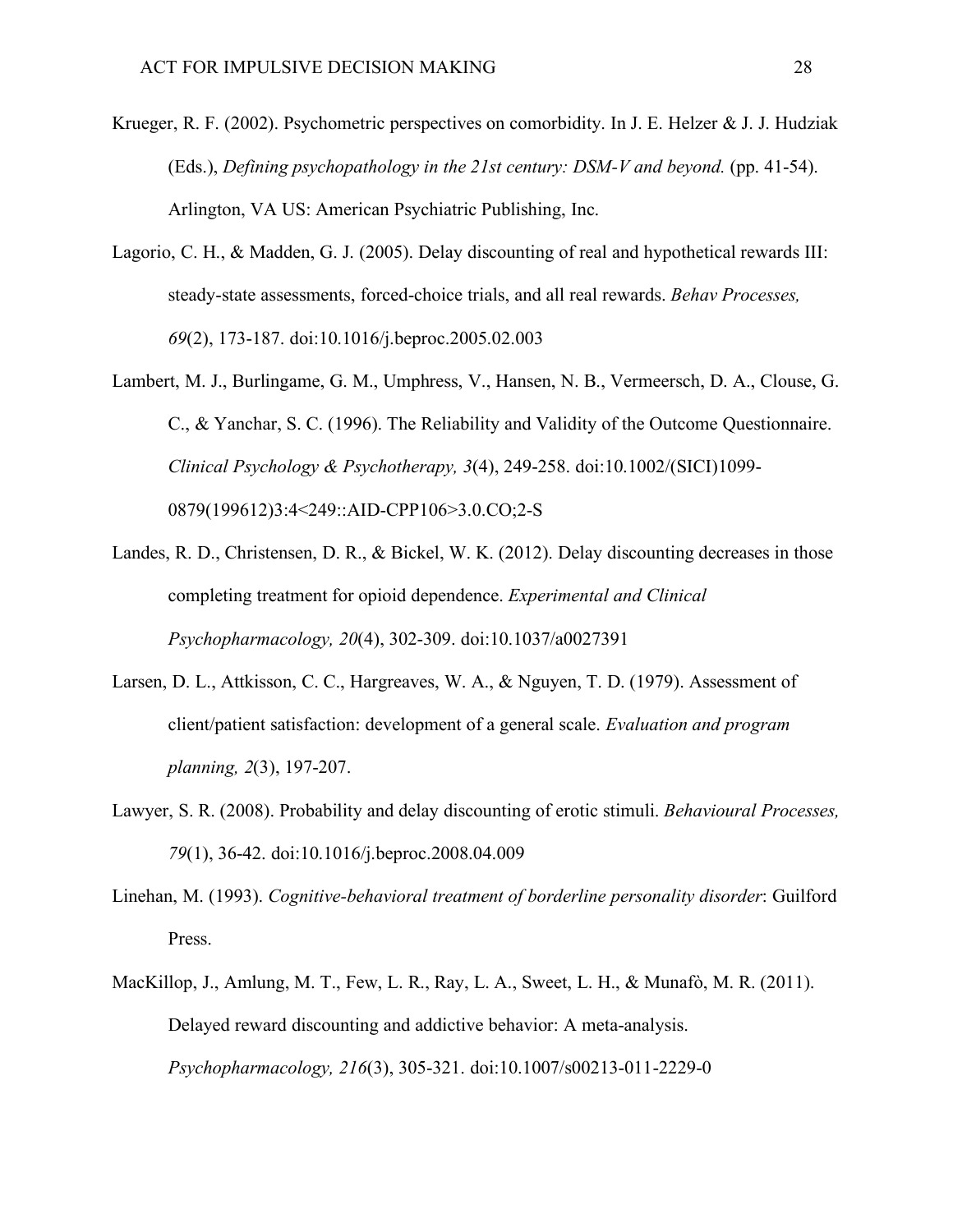- Mahoney, A. E. J., & McEvoy, P. M. (2012). A transdiagnostic examination of intolerance of uncertainty across anxiety and depressive disorders. *Cognitive Behaviour Therapy, 41*(3), 212-222. doi:10.1080/16506073.2011.622130
- Matusiewicz, A. K., Carter, A. E., Landes, R. D., & Yi, R. (2013). Statistical equivalence and test–retest reliability of delay and probability discounting using real and hypothetical rewards. *Behavioural Processes, 100*, 116-122. doi:10.1016/j.beproc.2013.07.019
- Mazur, J. E. (1987). An adjusting procedure for studying delayed reinforcement. In M. L. Commons, J. E. Mazur, J. A. Nevin, & H. Rachlin (Eds.), *The Effect of Delay and of Intervening Events on Reinforcement Value: Quantitative Analyses of Behavior* (Vol. 5, pp. 55-73). Hillsdale, NJ: Lawrence Erlbaum Associates Inc.
- Monterosso, J. R., & Ainslie, G. (1999). Beyond discounting: Possible experimental models of impulse control. *Psychopharmacology, 146*(4), 339-347.
- Morrison, K. L., Madden, G. J., Odum, A. L., Friedel, J. E., & Twohig, M. P. (2014). Altering impulsive decision making with an acceptance-based procedure. *Behavior Therapy, 45*, 630-639. doi:10.1016/j.beth.2014.01.001
- Myerson, J., Green, L., & Warusawitharana, M. (2001). Area under the curve as a measure of discounting. *Journal of the Experimental Analysis of Behavior, 76*(2), 235-243. doi:10.1901/jeab.2001.76-235
- Nastally, B. L., & Dixon, M. R. (2012). The effect of a brief acceptance and commitment therapy intervention on the near-miss effect in problem gamblers. *The Psychological Record, 62*(4), 677-690.
- Newby, J. M., McKinnon, A., Kuyken, W., Gilbody, S., & Dalgleish, T. (2015). Systematic review and meta-analysis of transdiagnostic psychological treatments for anxiety and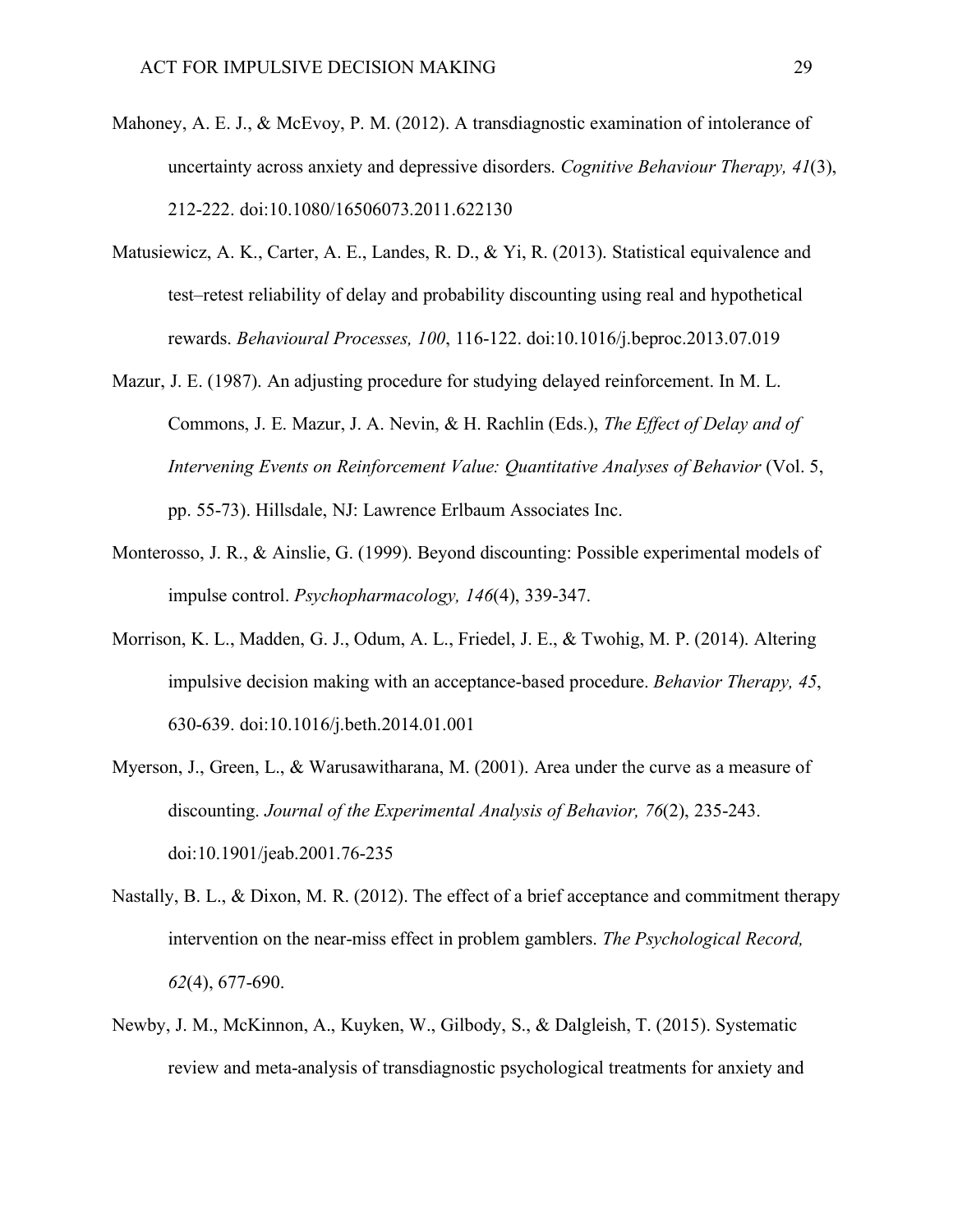depressive disorders in adulthood. *Clin Psychol Rev, 40*, 91-110.

doi:10.1016/j.cpr.2015.06.002

- Niemeier, H. M., Leahey, T., Reed, K. P., Brown, R. A., & Wing, R. R. (2012). An acceptancebased behavioral intervention for weight loss: A pilot study. *Behavior Therapy, 43*(2), 427-435. doi:10.1016/j.beth.2011.10.005
- Nolen-Hoeksema, S., & Watkins, E. R. (2011). A Heuristic for Developing Transdiagnostic Models of Psychopathology Explaining Multifinality and Divergent Trajectories. *Perspectives on Psychological Science, 6*(6), 589-609. doi:10.1177/1745691611419672
- Norton, P. J., & Barrera, T. L. (2012). Transdiagnostic versus diagnosis-specific cbt for anxiety disorders: a preliminary randomized controlled noninferiority trial. *Depress Anxiety, 29*(10), 874-882. doi:10.1002/da.21974
- Norton, P. J., Barrera, T. L., Mathew, A. R., Chamberlain, L. D., Szafranski, D. D., Reddy, R., & Smith, A. H. (2013). Effect of transdiagnostic cbt for anxiety disorders on comorbid diagnoses. *Depress Anxiety, 30*(2), 168-173. doi:10.1002/da.22018
- Pearl, S. B., & Norton, P. J. (2017). Transdiagnostic versus diagnosis specific cognitive behavioural therapies for anxiety: A meta-analysis. *J Anxiety Disord, 46*, 11-24. doi:10.1016/j.janxdis.2016.07.004
- Plumb, J. C., & Vilardaga, R. (2010). Assessing treatment integrity in acceptance and commitment therapy: Strategies and suggestions. *International Journal of Behavioral Consultation and Therapy, 6*(3), 263-295.

Psychology Software Tools, I. (2012). E-Prime 2.0. Retrieved from http://www.pstnet.com Qualtrics. (2005). Qualtrics. Retrieved from http://www.qualtrics.com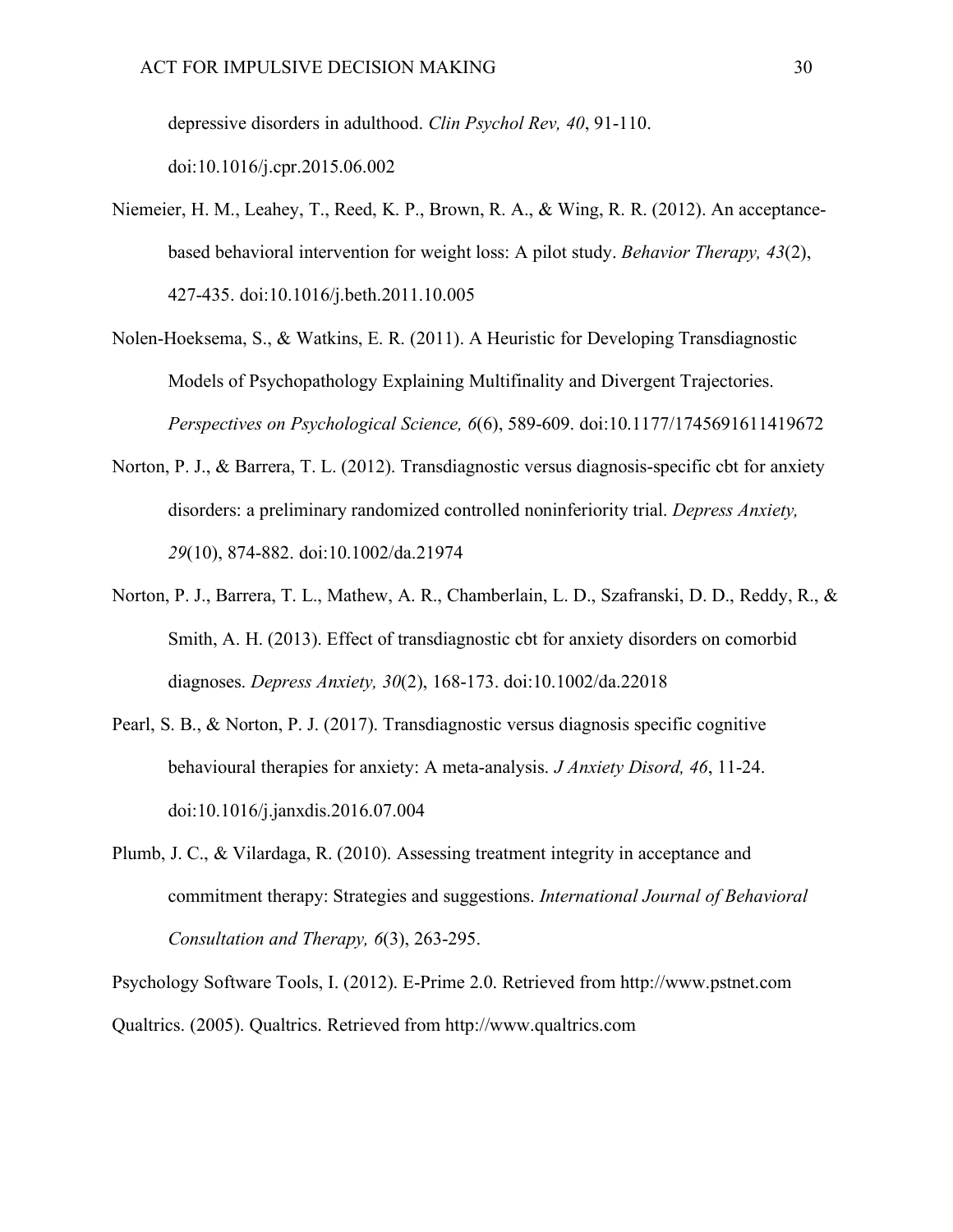Rachlin, H., Raineri, A., & Cross, D. (1991). Subjective probability and delay. *Journal of the Experimental Analysis of Behavior, 55*(2), 233-244. doi:10.1901/jeab.1991.55-233

Rozin, P., & Royzman, E. B. (2001). Negativity bias, negativity dominance, and contagion. *Personality and Social Psychology Review, 5*(4), 296-320. doi:10.1207/S15327957PSPR0504\_2

- Rung, J. M., Argyle, T. M., Siri, J. L., & Madden, G. J. (2018). Choosing the right delaydiscounting task: Completion times and rates of nonsystematic data. *Behavioural Processes, 151*, 119-125. doi:10.1016/j.beproc.2018.03.022
- Rung, J. M., Johnson, P. S., & Madden, G. J. (2018). Differential relations between delay discounting and distress tolerance as a function of opportunity cost and alcohol use. *Experimental and Clinical Psychopharmacology*. doi:10.1037/pha0000198
- Salters-Pedneault, K., & Diller, J. W. (2013). A preliminary study of anxiety, negative affect, experiential avoidance, and delaying of aversive events. *Behaviour Change, 30*(04), 241- 248. doi:10.1017/bec.2013.23
- Secades-Villa, R., Weidberg, S., García-Rodríguez, O., Fernández-Hermida, J. R., & Yoon, J. H. (2014). Decreased delay discounting in former cigarette smokers at one year after treatment. *Addictive Behaviors, 39*(6), 1087-1093. doi:10.1016/j.addbeh.2014.03.015
- Simons, J. S., & Gaher, R. M. (2005). The Distress Tolerance Scale: Development and validation of a self-report measure. *Motivation and Emotion, 29*(2), 83-102. doi:10.1007/s11031- 005-7955-3
- Singer, J. D., & Willett, J. B. (2003). *Applied longitudinal data analysis: Modeling change and event occurrence*. New York, NY US: Oxford University Press.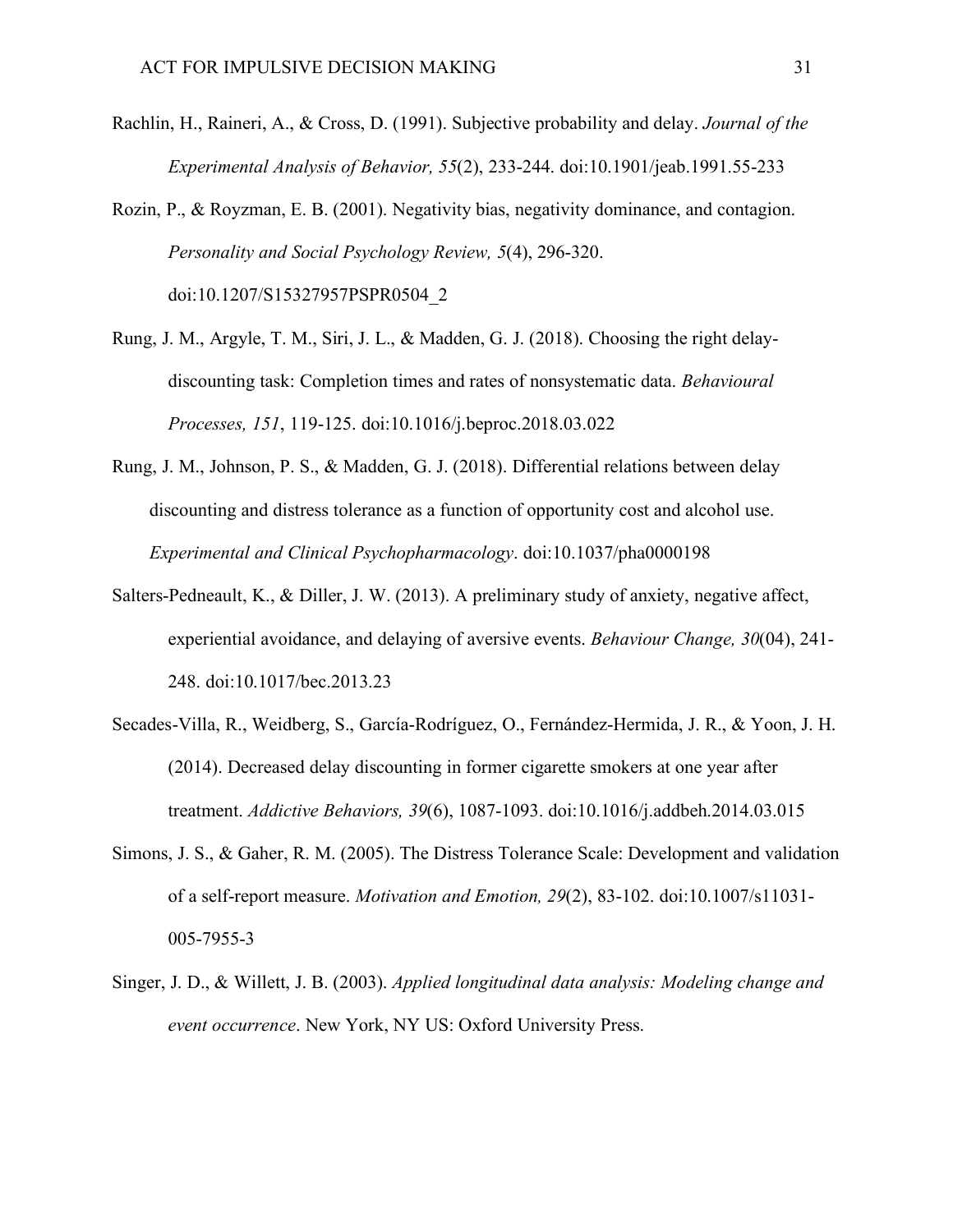- Smout, M., Davies, M., Burns, N., & Christie, A. (2014). Development of the Valuing Questionnaire (VQ). *Journal of Contextual Behavioral Science, 3*(3), 164-172.
- Tsao, J. C. I., Mystkowski, J. L., Zucker, B. G., & Craske, M. G. (2005). Impact of cognitivebehavioral therapy for panic disorder on comorbidity: A controlled investigation. *Behaviour Research and Therapy, 43*(7), 959-970. doi:10.1016/j.brat.2004.11.013
- Weafer, J., Baggott, M. J., & de Wit, H. (2013). Test–retest reliability of behavioral measures of impulsive choice, impulsive action, and inattention. *Experimental and Clinical Psychopharmacology, 21*(6), 475-481. doi:10.1037/a0033659
- Weidberg, S., Landes, R. D., Garcia-Rodriguez, O., Yoon, J. H., & Secades-Villa, R. (2015). Interaction effect of contingency management and sex on delay-discounting changes among treatment-seeking smokers. *Exp Clin Psychopharmacol, 23*(5), 361-368. doi:10.1037/pha0000043
- Yi, R., Johnson, M. W., Giordano, L. A., Landes, R. D., Badger, G. J., & Bickel, W. K. (2008). The Effects of Reduced Cigarette Smoking on Discounting Future Rewards: An Initial Evaluation. *Psychological Record, 58*(2), 163-174.